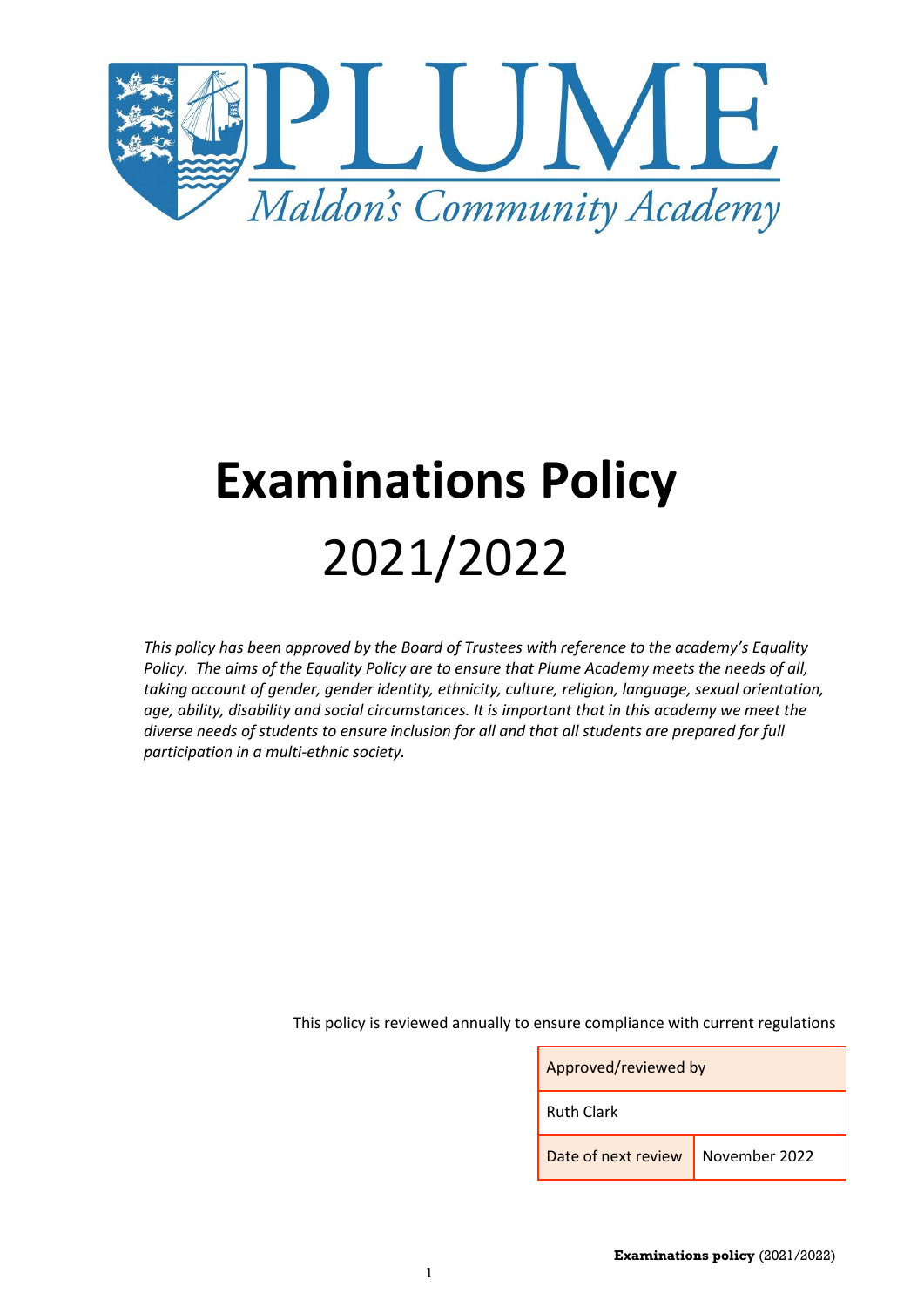# <span id="page-1-0"></span>**Key staff involved in the examinations policy**

| Role                                                 | Name(s)                                                                                                                                                |
|------------------------------------------------------|--------------------------------------------------------------------------------------------------------------------------------------------------------|
| Head of centre                                       | <b>Carl Wakefield</b>                                                                                                                                  |
| Examinations officer line manager<br>(Senior Leader) | <b>Ruth Clark</b>                                                                                                                                      |
| Examinations officer                                 | <b>Beverley Chittock</b>                                                                                                                               |
| ALS lead/SENDCo                                      | Olu Bamigbele                                                                                                                                          |
| Senior leaders                                       | Ruth Clark, Olu Bamigbele, Tom Baster, Ash Stoneman, Jo Everett,<br>Claire Pretty, Mark Beckett, Richard Scott, Sarah Freeman, Simon<br><b>Meadows</b> |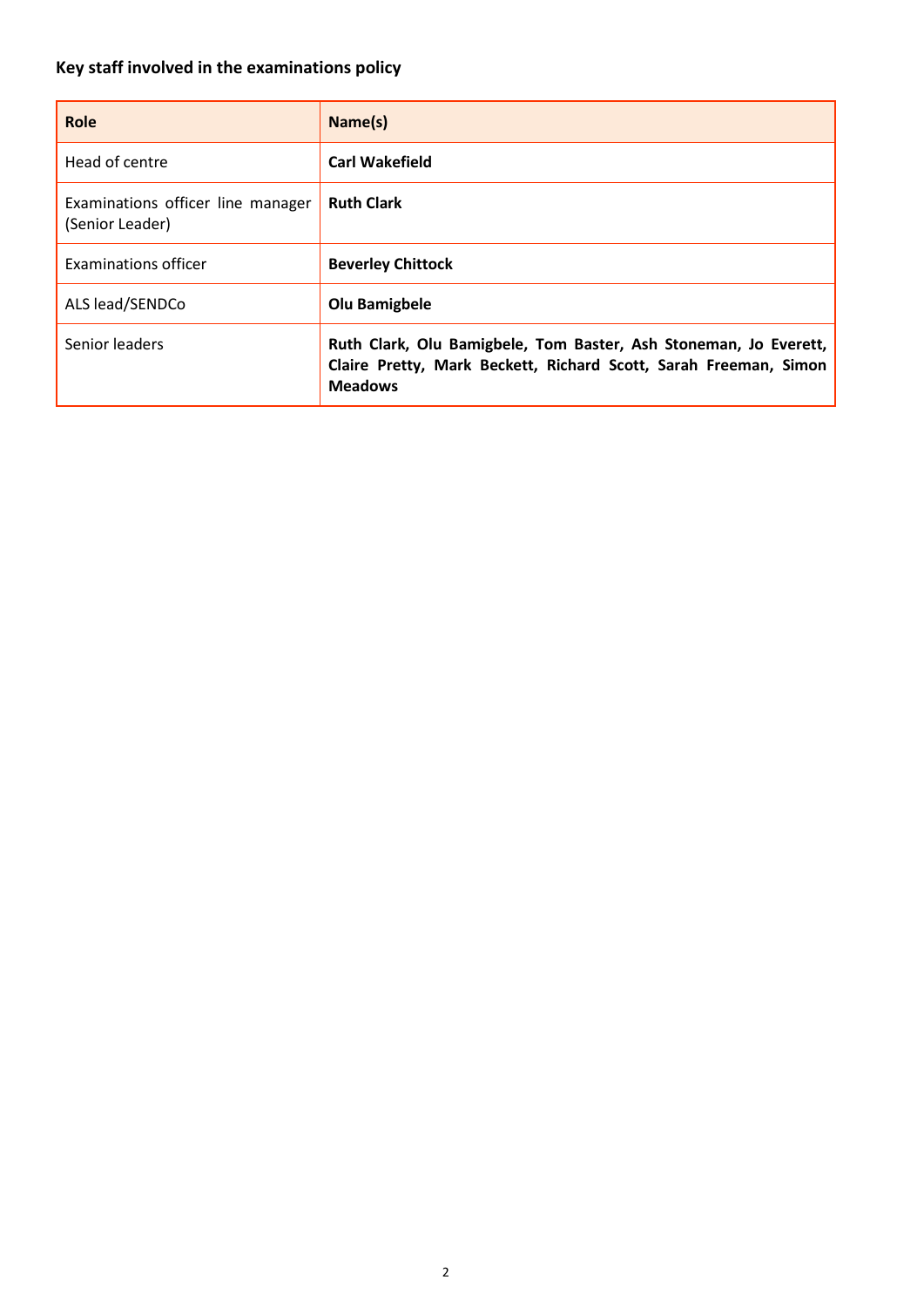# **Contents**

| Controlled assessments, coursework and non-examination assessments  14 |  |
|------------------------------------------------------------------------|--|
|                                                                        |  |
|                                                                        |  |
|                                                                        |  |
|                                                                        |  |
|                                                                        |  |
|                                                                        |  |
|                                                                        |  |
|                                                                        |  |
|                                                                        |  |
|                                                                        |  |
|                                                                        |  |
|                                                                        |  |
|                                                                        |  |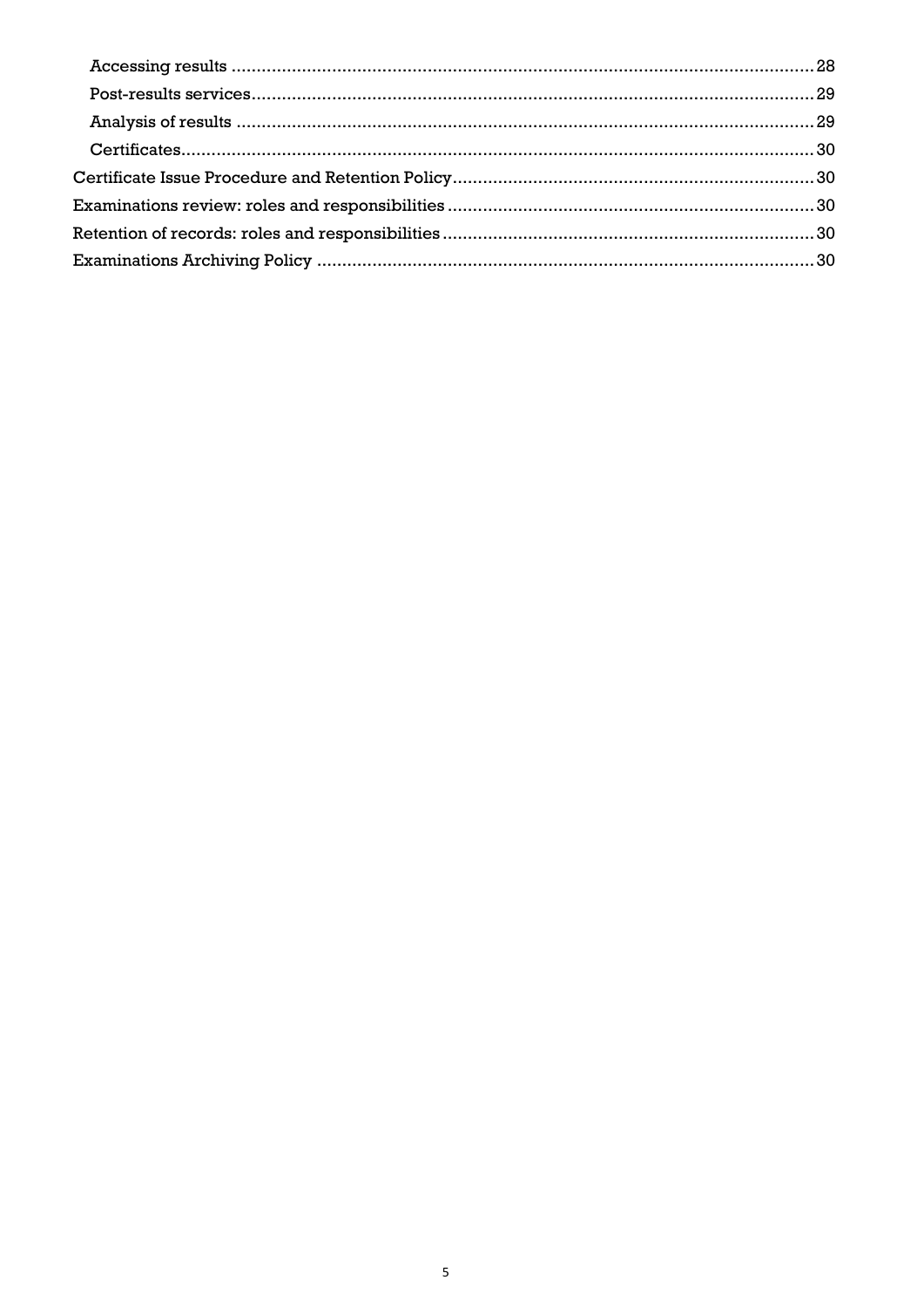## <span id="page-5-0"></span>**Purpose of the policy**

The centre is committed to ensuring that the examinations management and administration process is run effectively and efficiently and in compliance with the published JCQ regulations and awarding body requirements.

This examinations policy will ensure that:

- all aspects of the centre's examinations process are documented, supporting the examinations contingency plan, and other relevant examinations-related policies, procedures and plans are signposted to
- the workforce is well informed and supported
- all centre staff involved in the examinations process clearly understand their roles and responsibilities
- all examinations and assessments are conducted according to JCQ and awarding body regulations, guidance and instructions, thus maintaining the integrity and security of the examination/assessment system at all times
- examination candidates understand the examinations process and what is expected of them

This policy is reviewed annually to ensure ways of working in the centre are accurately reflected and that examinations and assessments are conducted to current JCQ (and awarding body) regulations, instructions and guidance.

This policy will be communicated to all relevant centre staff.

The Senior Leader with responsibility for examinations and the Examinations Officer (EO) are responsible for the annual review and any required updates to this policy.

The Executive Principal is responsible for the approval and sign-off for this policy.

This policy will be shared on the H drive.

#### <span id="page-5-1"></span>**Roles and responsibilities overview**

#### <span id="page-5-2"></span>**Head of Centre Responsibilities**

The **Head of Centre** is the individual who is accountable to the awarding bodies for ensuring that the centre is always compliant with the published JCQ regulations and awarding body requirements to ensure the security and integrity of the examinations/assessments. **It is the responsibility of the Head of Centre to ensure that all staff comply with the instructions in this booklet**. Failure to do so may constitute malpractice as defined in the JCQ publication *Suspected Malpractice: Policies and Procedures, 1 September 2021 to 31 August 2022:* 

<https://www.jcq.org.uk/exams-office/malpractice> [\(ICE](http://www.jcq.org.uk/exams-office/ice---instructions-for-conducting-examinations) Introduction)

#### **Head of centre**

- Understands the contents, refers to and directs relevant centre staff to annually updated JCQ publications including:
	- o [General Regulations for Approved Centres](http://www.jcq.org.uk/exams-office/general-regulations) (GR)
	- o [Instructions for Conducting Examinations](http://www.jcq.org.uk/exams-office/ice---instructions-for-conducting-examinations) (ICE)
	- o [Access Arrangements and Reasonable Adjustments](http://www.jcq.org.uk/exams-office/access-arrangements-and-special-consideration/regulations-and-guidance) (AA)
	- o [Suspected Malpractice -](http://www.jcq.org.uk/exams-office/malpractice) Policies and Procedures (SM)
	- o [Instructions for conducting non-examination assessments](http://www.jcq.org.uk/exams-office/non-examination-assessments) (NEA) (and the instructions for conducting coursework)
	- o [A guide to the special consideration process](http://www.jcq.org.uk/exams-office/access-arrangements-and-special-consideration/regulations-and-guidance) (SC)
- Ensures the centre has appropriate accommodation to support the size of the cohorts being taught including appropriate accommodation for candidates requiring access arrangements for examinations and assessments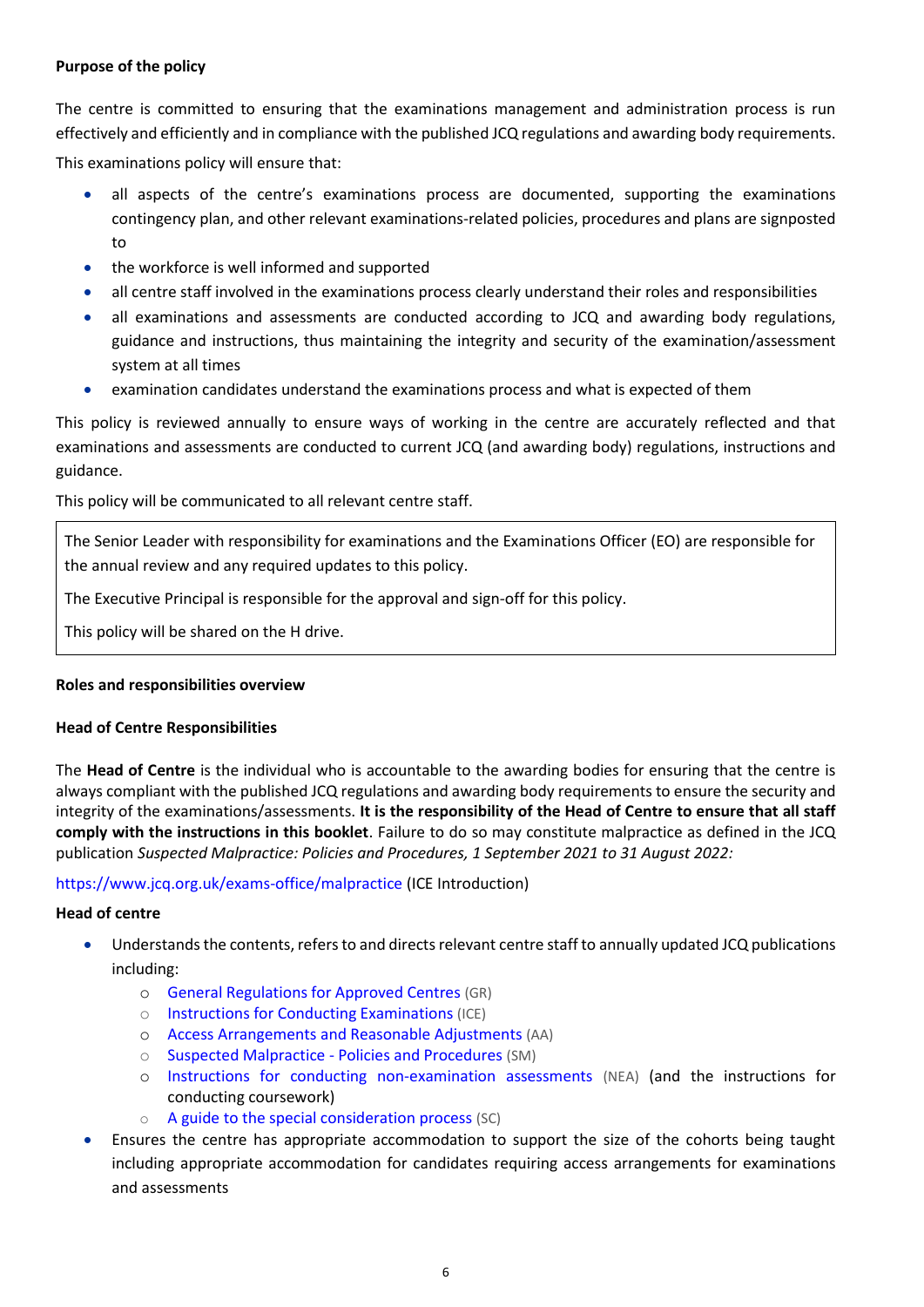#### <span id="page-6-0"></span>**National Centre Number Register**

- Takes responsibility for confirming, on an annual basis, that they are both aware of and adhering to the latest version of the JCQ's regulations. This confirmation is managed as part of the National Centre Number Register (NCNR) annual update
- Understands that this responsibility cannot be delegated to a member of the senior leadership team or the examinations officer, and acknowledges that failure to respond to the NCNR annual update, and/or the head of centre's declaration, will result in:
	- o the centre status being suspended
	- o the centre not being able to submit examination entries
	- o the centre not receiving or being able to access question papers

and ultimately, awarding bodies could withdraw their approval of the centre

# <span id="page-6-1"></span>**Recruitment, selection and training of staff**

- Retains a workforce of an appropriate size and competence, including sufficient managerial and other resource, to undertake the delivery of the qualification as required by an awarding body. This includes taking reasonable steps to ensure occupational competence where this is required for the assessment of specific qualifications
- Provides fully qualified teachers to mark non-examination assessments, and/or fully qualified assessors for the verification of centre-assessed components
- Enables the relevant senior leader(s), the examinations officer (EO) and the ALS lead/SENCo to receive appropriate training and support in order to facilitate the effective delivery of examinations and assessments within the centre, and ensure compliance with the published JCQ regulations
- Appoints an ALS lead/SENCo who will determine appropriate arrangements for candidates with learning difficulties and disabilities

#### <span id="page-6-2"></span>**Internal governance arrangements**

 Has in place a written escalation process should the head of centre, or a member of the senior leadership team with oversight of examination administration, be absent

#### <span id="page-6-3"></span>**Escalation Process**

See Plume Academy's Escalation Process Policy which is shared on the H drive.

- Has in place a member of the senior leadership team who will provide support and guidance to the examinations officer and ensure that the integrity and security of examinations and assessments is maintained throughout an examination series
- Ensures centre staff undertake key tasks within the examinations process and meet internal deadlines set by the EO
- Makes sure that a teacher, a tutor or a senior member of centre staff who teaches the subject being examined, is not an invigilator during the examination

# <span id="page-6-4"></span>**Delivery of qualifications**

- Delivers qualifications, as required by the awarding body, in accordance with relevant equality legislation. This includes but is not limited to ensuring that qualifications are made available to all candidates capable of undertaking them and seeking reasonable adjustments for disabled candidates
- Enables candidates to receive sufficient and up to date laboratory experience, or relevant training where required by the subject concerned
- Where/if using a third party to deliver any part of a qualification at the centre: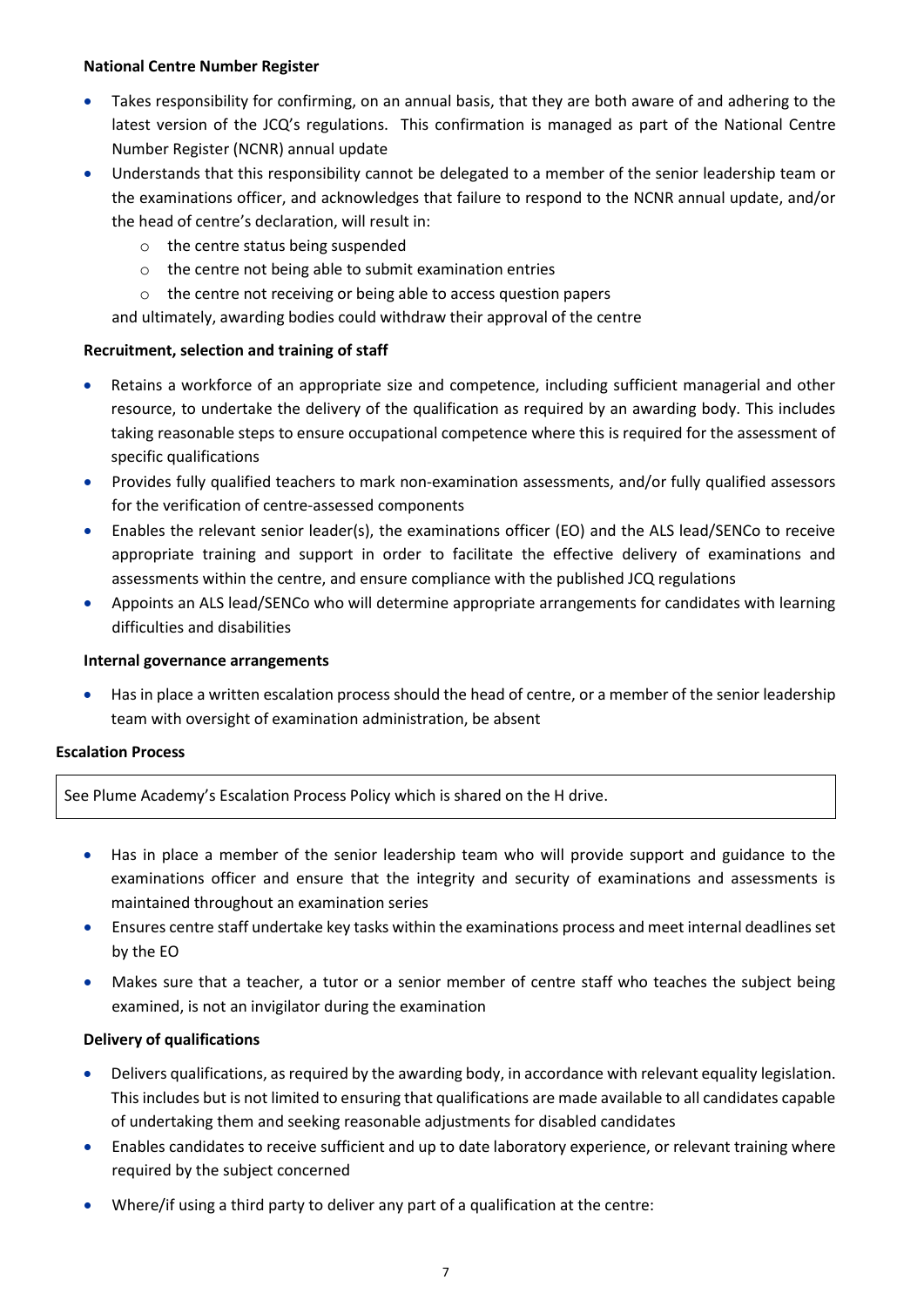- o maintains oversight of, and responsibility for, the delivery of the qualification in accordance with JCQ regulations and awarding body requirements
- $\circ$  has in place a written agreement with the third party ensuring that a copy of the written agreement is available for inspection if requested by the awarding bod

# <span id="page-7-0"></span>**Public liability**

 Complies with local health and safety rules which are in place and that the centre is adequately covered for public liability claims

# <span id="page-7-1"></span>**Security of assessment materials**

- Takes all reasonable steps to maintain the integrity of the examinations/assessments, including the security of all assessment materials, by ensuring:
	- $\circ$  the location of the centre's secure storage facility in a secure room solely assigned to examinations for the purpose of administering secure examination materials
	- o the secure room only contains exam-related material
	- $\circ$  there are between two and six keyholders only, each of whom must fully understand their responsibilities as a key holder to the secure storage facility
	- $\circ$  access to the secure room and secure storage facility is restricted to the authorised two to six keyholders and staff named and approved by the head of centre are accompanied by a keyholder at all times
	- $\circ$  appropriate arrangements are in place to ensure that confidential materials are only handed over to authorised members of centre staff
	- $\circ$  the relevant awarding body is immediately informed if the security of question papers or confidential supporting instructions is put at risk
	- that when it is permitted to remove question papers from secure storage, and to avoid potential breaches of security, arrangements are in place to carefully check and record that the correct question paper packets are opened
- Makes arrangements to receive, check and store question papers and examination material safely and securely at all times and for as long as required in accordance with the current JCQ publication Instructions for conducting examinations
- Makes arrangements to receive and issue material received from the awarding bodies to staff and candidates, and notify them of any advice and instructions relevant to the examinations and assessments
- Allows candidates access to relevant pre-release materials on, or as soon as possible after, the date specified by the awarding bodies
- Through taking an ethical approach and working proactively to avoid malpractice among students and staff takes all reasonable steps to prevent the occurrence of any malpractice/maladministration before, during the course of and after examinations have taken place
- Ensures any person involved in administering, teaching or completing examinations/assessments is advised that where malpractice is suspected, or alleged, personal data about them will be provided to the awarding body (or bodies) whose examinations/assessments are involved. Personal data about them may also be shared with other awarding bodies, the qualifications regulator or professional bodies in accordance with the JCQ publication *Suspected malpractice – policies and procedures*
- Ensures irregularities are investigated and informs the awarding bodies of any cases of alleged, suspected or actual incidents of malpractice or maladministration, involving a candidate or a member of staff, are reported to the awarding body immediately
- Ensures risks to the examination process are assessed and appropriate risk management processes/contingency plans are in place (that allow the senior leadership team to act immediately in the event of an emergency or staff absence)

#### <span id="page-7-2"></span>**Examination Contingency Plan**

See Plume's Examination Contingency Plan which is shared on the H drive.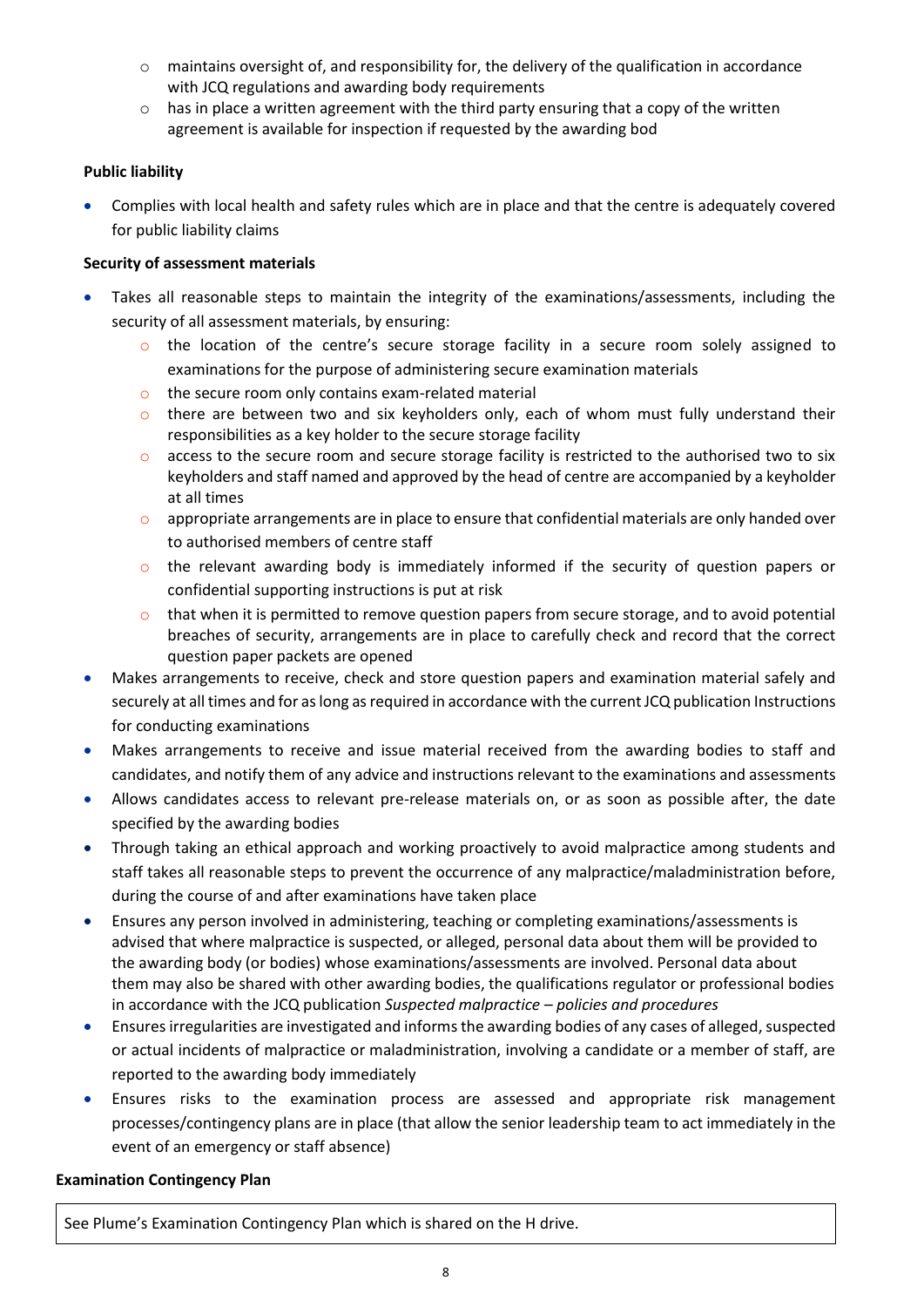#### <span id="page-8-0"></span>**Lockdown Policy (Exams)**

See Plume Academy's Lockdown Policy (Exams) which is shared on the H drive.

 Ensures required internal appeals procedures are in place and drawn to the attention of candidates and (where relevant) their parents/carers

#### <span id="page-8-1"></span>**Internal Appeals Procedures**

See Plume Academy's Internal Appeals Procedure which is shared on the H drive.

 Ensures the centre's equalities policy demonstrating the centre's compliance with relevant legislation is in place. The processes followed in respect of identifying the need for, requesting and implementing access arrangements can be found in the Access Arrangements Policy

#### <span id="page-8-2"></span>**Equalities Policy**

See Plume Academy's Equality Policy and Equalities Policy (Exams) which are shared on the H drive.

 Ensures a complaints and appeals procedure covering general complaints regarding the centre's delivery or administration of a qualification is in place and drawn to the attention of candidates and their parents/carers

#### <span id="page-8-3"></span>**Complaints and Appeals Procedure**

See Plume Academy's Complaints and Appeals Procedure which is shared on the H drive.

 Ensures the centre has a child protection/safeguarding policy in place, including Disclosure and Barring Service (DBS) clearance, which satisfies current legislative requirements

#### <span id="page-8-4"></span>**Child Protection/Safeguarding Policy (Exams)**

See Plume Academy's Child Protection and Safeguarding Policy, Plume's Recruitment Policy and Child Protection/Safeguarding Policy (Exams) which are shared on the H drive.

 Ensures the centre has a data protection policy in place that complies with General Data Protection Regulation and Data Protection Act 2018 regulations

#### <span id="page-8-5"></span>**Data Protection Policy (Exams)**

See Plume Academy's Data Protection Policy (Exams) which is shared on the H drive.

 Ensures the centre has documented processes in place relating to access arrangements and reasonable adiustments

#### <span id="page-8-6"></span>**Access Arrangements Policy**

See Plume Academy's Access Arrangements Policy which is shared on the H drive. The processes followed in respect of identifying the need for, requesting and implementing access arrangements can be found in the Access Arrangements Policy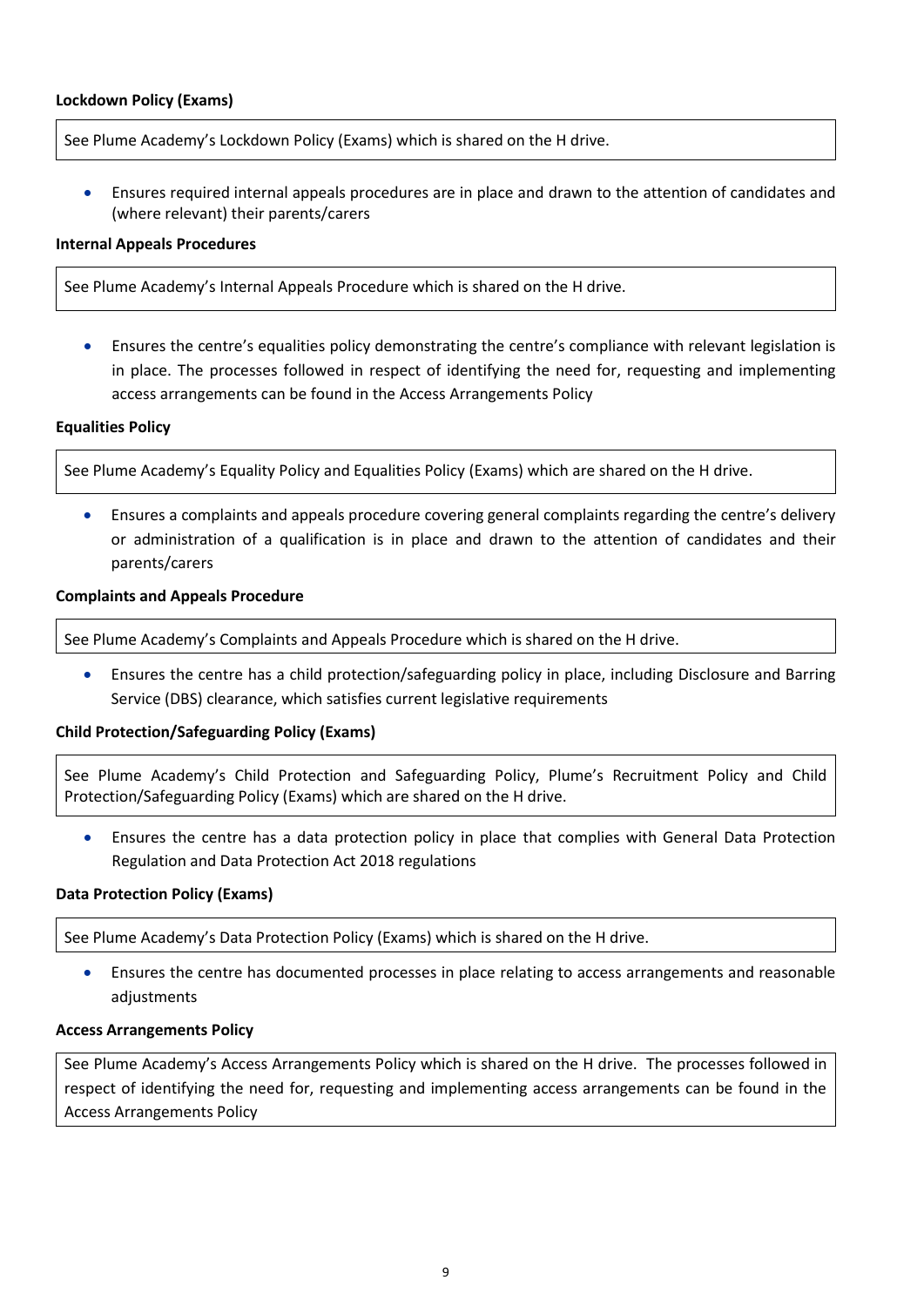## <span id="page-9-0"></span>**Conflicts of interest**

- Ensures the relevant awarding bodies are informed before the published deadline for entries for each examination series of any potential conflict of interest where
	- $\circ$  a member of centre staff is taking a qualification at the centre which includes internally assessed components/units (taking at the centre as a last resort where unable to find an alternative centre)
	- $\circ$  a candidate is being taught and prepared for a qualification which includes internally assessed components/units by a member of centre staff with a close relationship to the candidate
- Maintains clear records that confirm the measures taken/protocols in place to mitigate any potential risk to the integrity of the qualifications affected by the above, and where
	- $\circ$  a member of examinations office staff has a close relationship to a candidate being entered for examinations and assessments at the centre or at another centre
	- $\circ$  a member of centre staff is taking a qualification at the centre which does not include internally assessed components/units (taking at the centre as a last resort where unable to find an alternative centre)
	- o a member of centre staff is taking a qualification at another centre
- Ensures other relevant centre staff where they may be involved in the receipt and dispatch of confidential examination materials are briefed on the requirements for maintaining the integrity and confidentiality of the examination materials

At the start of the academic year the EO asks all staff by email to declare if any of the above conflicts/issues applies to them. Details are logged and filed in the examination office, examination boards notified if relevant, and appropriate measures put in place. SEND is also given details for invigilation purposes.

- Ensures members of centre staff do **not** forward e-mails and letters from awarding body or JCQ personnel without prior consent to third parties or upload such correspondence onto social media sites and applications
- Ensures members of centre staff do **not** advise parents/candidates to contact awarding bodies/JCQ directly nor provide them with addresses/email addresses of awarding body examining/assessment personnel or JCQ personnel

# <span id="page-9-1"></span>**Centre inspections**

- Co-operates with the JCQ Centre Inspection Service, an awarding body or a regulatory authority when subject to an inspection, an investigation or an unannounced visit, and takes all reasonable steps to comply with all requests for information or documentation made by an awarding body or regulatory authority as soon as is practical
- Allows all venues used for examinations and assessments, paperwork and secure storage facilities to be open to inspection
- Understands the JCQ Centre Inspector will identify him/herself with a photo ID card and must be accompanied throughout his/her tour of the premises, including inspection of the centre's secure storage facility

# **Examinations officer**

- Understands the contents of annually updated JCQ publications including:
	- o [General Regulations for Approved Centres](http://www.jcq.org.uk/exams-office/general-regulations)
	- o [Instructions for Conducting Examinations](http://www.jcq.org.uk/exams-office/ice---instructions-for-conducting-examinations)
	- o [Suspected Malpractice](http://www.jcq.org.uk/exams-office/malpractice)  Policies and Procedures
	- o [Post-results services](http://www.jcq.org.uk/exams-office/post-results-services) (PRS)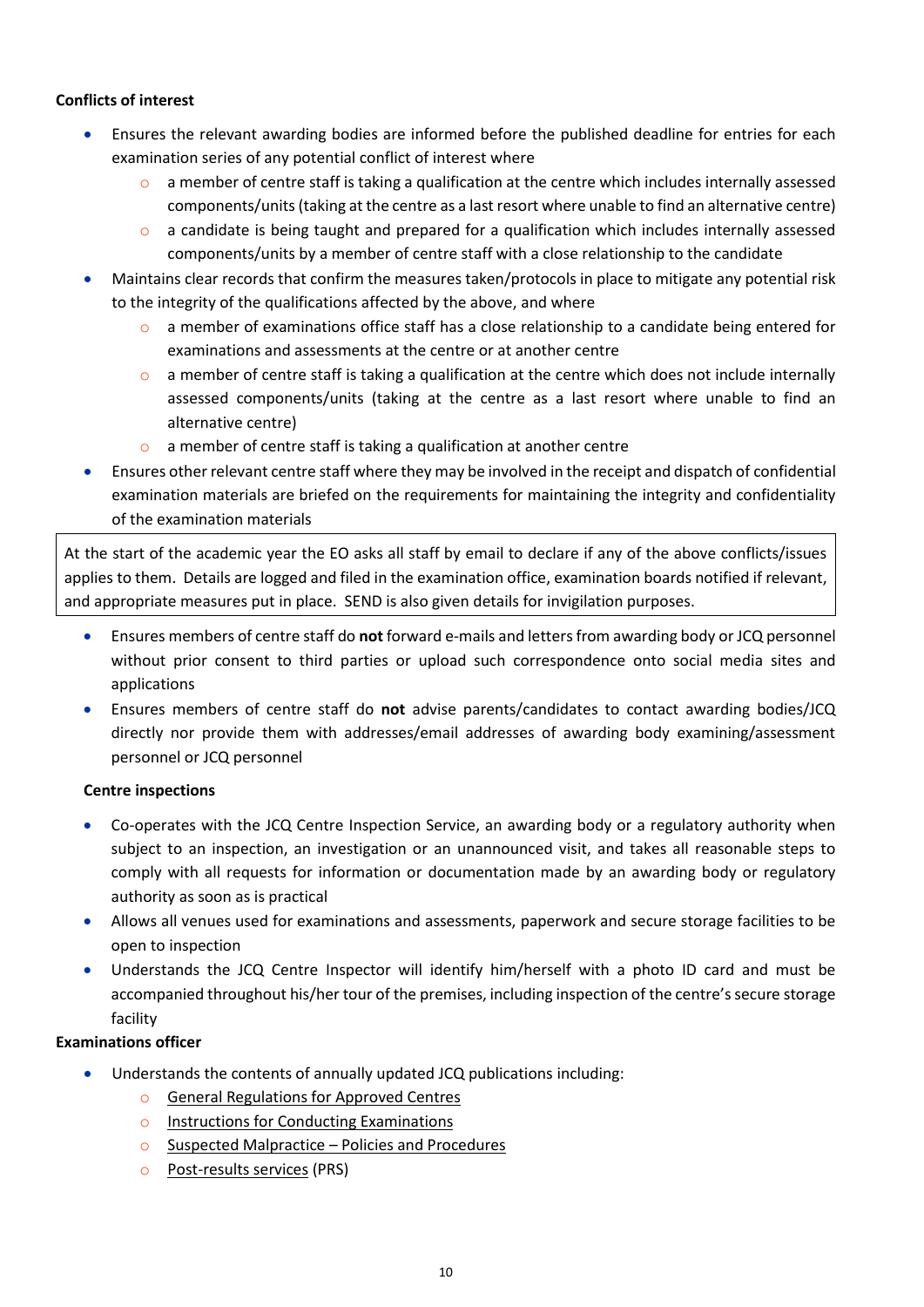- Completes/submits the National Centre Number Register annual update (administered on behalf of the JCQ member awarding bodies by OCR [https://ocr.org.uk/administration/ncn-annual-update/\)](https://ocr.org.uk/administration/ncn-annual-update/) by the end of October each year
- Is familiar with the contents of annually updated information from awarding bodies on administrative procedures, key tasks, key dates and deadlines
- Ensures key tasks are undertaken and key dates and deadlines met
- Recruits, trains and deploys a team of internal/external invigilators; appoints lead invigilators, as required and keeps a record of the content of training provided to invigilators for the required period
- Works with the ALS lead/SENDCo to ensure invigilators supervising access arrangement candidates and those acting as a facilitator supporting access arrangement candidates fully understand the respective role and what is and what is not permissible in the examination room
- Supports the head of centre in ensuring that awarding bodies are informed (where required) of any conflict of interest declared by members of centre staff and in maintaining records that confirm the measures taken/protocols in place to mitigate any potential risk to the integrity of the qualifications affected before the published deadline for entries for each examination series
- Briefs other relevant centre staff where they may be involved in the receipt and dispatch of confidential examination materials on the requirements for maintaining the integrity and confidentiality of the examination materials

# **Senior leaders (SLT)**

- Are familiar with the contents, refer to and direct relevant centre staff to annually updated JCQ publications including:
	- o [General Regulations for Approved Centres](http://www.jcq.org.uk/exams-office/general-regulations)
	- o [Instructions for Conducting Examinations](http://www.jcq.org.uk/exams-office/ice---instructions-for-conducting-examinations)
	- o [Access Arrangements and Reasonable Adjustments](http://www.jcq.org.uk/exams-office/access-arrangements-and-special-consideration/regulations-and-guidance)
	- o [Suspected Malpractice](http://www.jcq.org.uk/exams-office/malpractice)  Policies and Procedures
	- $\circ$  [Instructions for conducting non-examination assessments](http://www.jcq.org.uk/exams-office/non-examination-assessments) (and the instructions for conducting coursework)
	- o [A guide to the special consideration process](http://www.jcq.org.uk/exams-office/access-arrangements-and-special-consideration/regulations-and-guidance)

# **Additional Learning Support (ALS) lead/Special Educational Needs Coordinator (SENDCo)**

- Understands the contents, refers to and directs relevant centre staff to annually updated JCQ publications including:
	- o [Access Arrangements and Reasonable Adjustments](http://www.jcq.org.uk/exams-office/access-arrangements-and-special-consideration/regulations-and-guidance)
- Leads on the access arrangements and reasonable adjustments process (referred to in this policy as 'access arrangements')
- If not the qualified access arrangements assessor, works with the person appointed, on all matters relating to assessing candidates and ensures the correct procedures are followed
- Presents when requested by a JCQ Centre Inspector, evidence of the assessor's qualification

# **Senior leaders**

- Ensure teaching staff undertake key tasks, as detailed in this policy, within the examinations process (examination cycle) and meet internal deadlines set by the EO and ALS lead/SENDCo
- Ensure teaching staff keep themselves updated with awarding body subject and teacher-specific information to confirm effective delivery of qualifications
- Ensure teaching staff attend relevant awarding body training and update events

# **Teaching staff**

 Undertake key tasks, as detailed in this policy, within the examinations process and meet internal deadlines set by the EO and ALS lead/SENDCo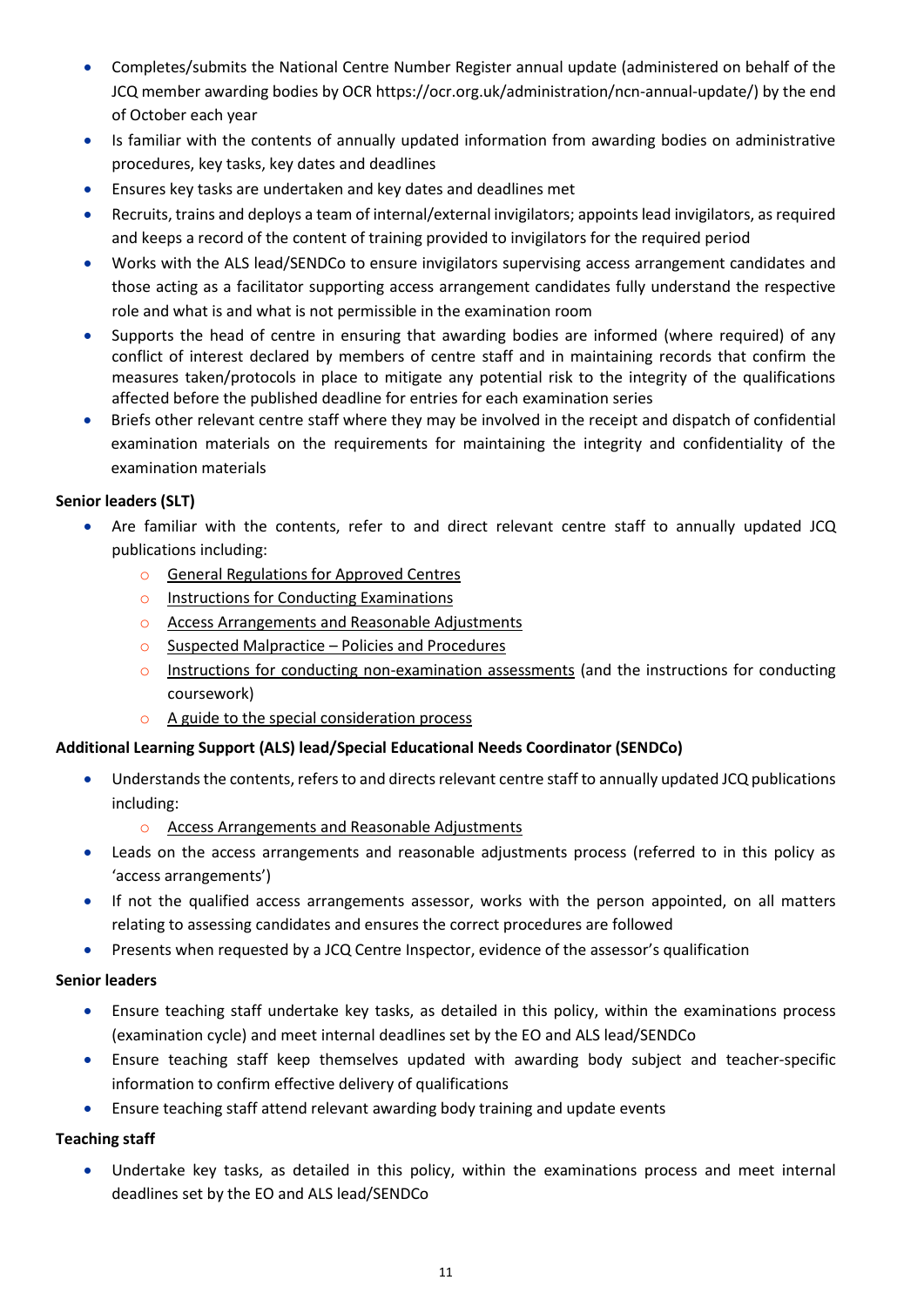- Keep updated with awarding body subject and teacher-specific information to confirm effective delivery of qualifications
- Attend relevant awarding body training and update events

# **Invigilators**

- Attend/undertake training, update, briefing and review sessions as required
- Provide information as requested on their availability to invigilate

# **Reception staff**

 Support the EO in the receipt and dispatch of confidential examination materials and follow the requirements for maintaining the integrity and confidentiality of the examination materials

# **Site staff**

Support the EO in relevant matters relating to examination rooms and resources

# **Candidates**

Where applicable in this policy, the term 'candidates' refers to candidates and/or their parents/carers.

# <span id="page-11-0"></span>**The examination cycle**

The examinations management and administration process that needs to be undertaken for each **examination series** is often referred to as the **examination cycle** and relevant tasks required within this grouped into the following stages:

- **•** planning
- entries
- pre-examinations
- examination time
- results and post-results

This policy identifies roles and responsibilities of centre staff within this cycle.

# <span id="page-11-1"></span>**Planning: roles and responsibilities**

# <span id="page-11-2"></span>**Information sharing**

# **Head of Centre**

 Directs relevant centre staff to annually updated JCQ publications including [GR,](http://www.jcq.org.uk/exams-office/general-regulations) [ICE,](http://www.jcq.org.uk/exams-office/ice---instructions-for-conducting-examinations) [AA,](http://www.jcq.org.uk/exams-office/access-arrangements-and-special-consideration) [SM,](http://www.jcq.org.uk/exams-office/malpractice) [NEA](http://www.jcq.org.uk/exams-office/non-examination-assessments) (and the instructions for conducting coursework) and [SC](http://www.jcq.org.uk/exams-office/access-arrangements-and-special-consideration/regulations-and-guidance)

# **Examinations Officer**

- Signposts relevant centre staff to JCQ publications and awarding body documentation relating to the examinations process that have been updated
- Signposts relevant centre staff to JCQ information that should be provided to candidates
- As the centre administrator, approves relevant access rights for centre staff to access awarding body secure extranet sites

# <span id="page-11-3"></span>**Information gathering**

# **Examinations Officer**

- Undertakes an annual information gathering exercise in preparation for each new academic year to ensure data about all qualifications being delivered is up to date and correct
- Collates all information gathered into one central point of reference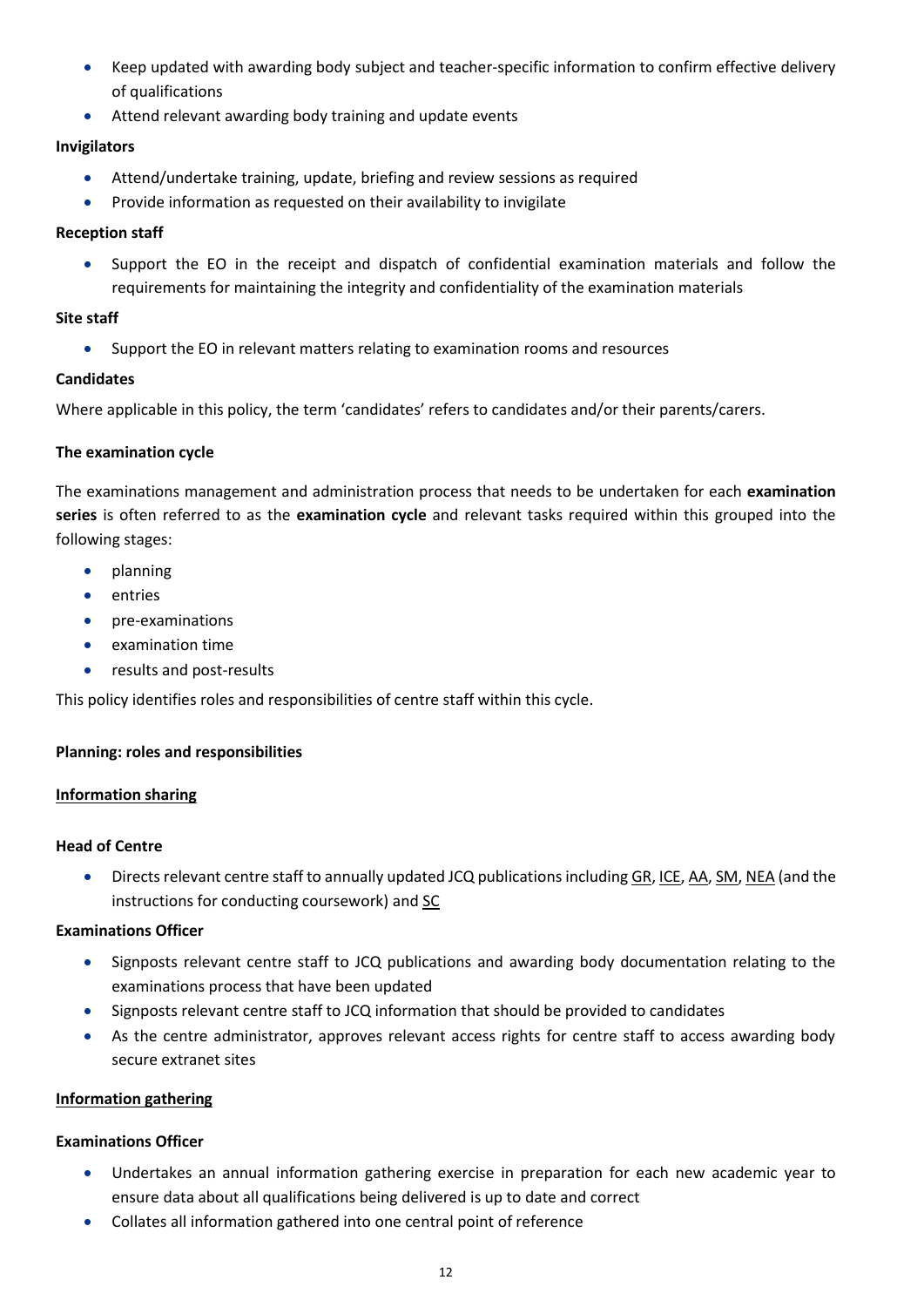- Researches awarding body guidance to identify administrative processes, key tasks, key dates and deadlines for all relevant qualifications
- Produces an annual examinations plan of key tasks and key dates to ensure all external deadlines can be effectively met; informs key centre staff of internal deadlines
- Collects information on internal examinations to enable preparation for and conduct of mock examinations

# **Senior leaders**

- Respond (or ensure teaching staff respond) to requests from the EO on information gathering
- Meet the internal deadline for the return of information
- Inform the EO of any changes to information in a timely manner minimising the risk of late or other penalty fees being incurred by an awarding body
- Note the internal deadlines in the annual examinations plan and direct teaching staff to meet these

#### **Access arrangements**

# **Head of Centre**

- Ensures there is appropriate accommodation for candidates requiring access arrangements in the centre for all examinations and assessments
- Ensures a written process is in place to not only check the qualification(s) of the appointed assessor(s) but that the correct procedures are followed as per Chapter 7 of the JCQ publication [Access Arrangements](http://www.jcq.org.uk/exams-office/access-arrangements-and-special-consideration/regulations-and-guidance)  [and Reasonable Adjustments](http://www.jcq.org.uk/exams-office/access-arrangements-and-special-consideration/regulations-and-guidance)
- Ensures the ALS lead/SENDCo is fully supported in effectively implementing access arrangements and reasonable adjustments once approved

#### **ALS lead/SENDCo**

- Assesses candidates (or works with the appropriately qualified assessor as appointed by the head of centre) to identify access arrangements/reasonable adjustments requirements
- Gathers **evidence** to support the need for access arrangements for a candidate
- Liaises with teaching staff to gather evidence of **normal way of working** of an affected candidate
- Determines candidate eligibility for arrangements or adjustments that are centre delegated
- Gathers signed **Personal data consent, Privacy Notice (AAO) and Data Protection confirmation** forms (candidate personal data consent form) from candidates where required
- Applies for **approval** through **Access Arrangements Online** (AAO) via the **Centre Admin Portal** (CAP), where required or through the awarding body where qualifications sit outside the scope of AAO
- Keeps a file for each candidate for JCQ inspection purposes containing all the required documentation (if documentation is stored electronically, an e-folder must be created for each individual candidate. The candidate's e-folder must hold each of the required documents for inspection)
- Employs good practice in relation to the Equality Act 2010
- Liaises with the EO regarding examination time arrangements for access arrangement candidates
- Ensures staff appointed to facilitate access arrangements for candidates are appropriately trained and understand the rules of the particular arrangement(s) and keeps a record of the content of training provided to facilitators for the required period
- Works with the EO to ensure invigilators and those acting as a facilitator fully understand the respective role and what is and what is not permissible in the examination room
- Provides and annually reviews a centre policy on the **use of word processors** in examinations and assessments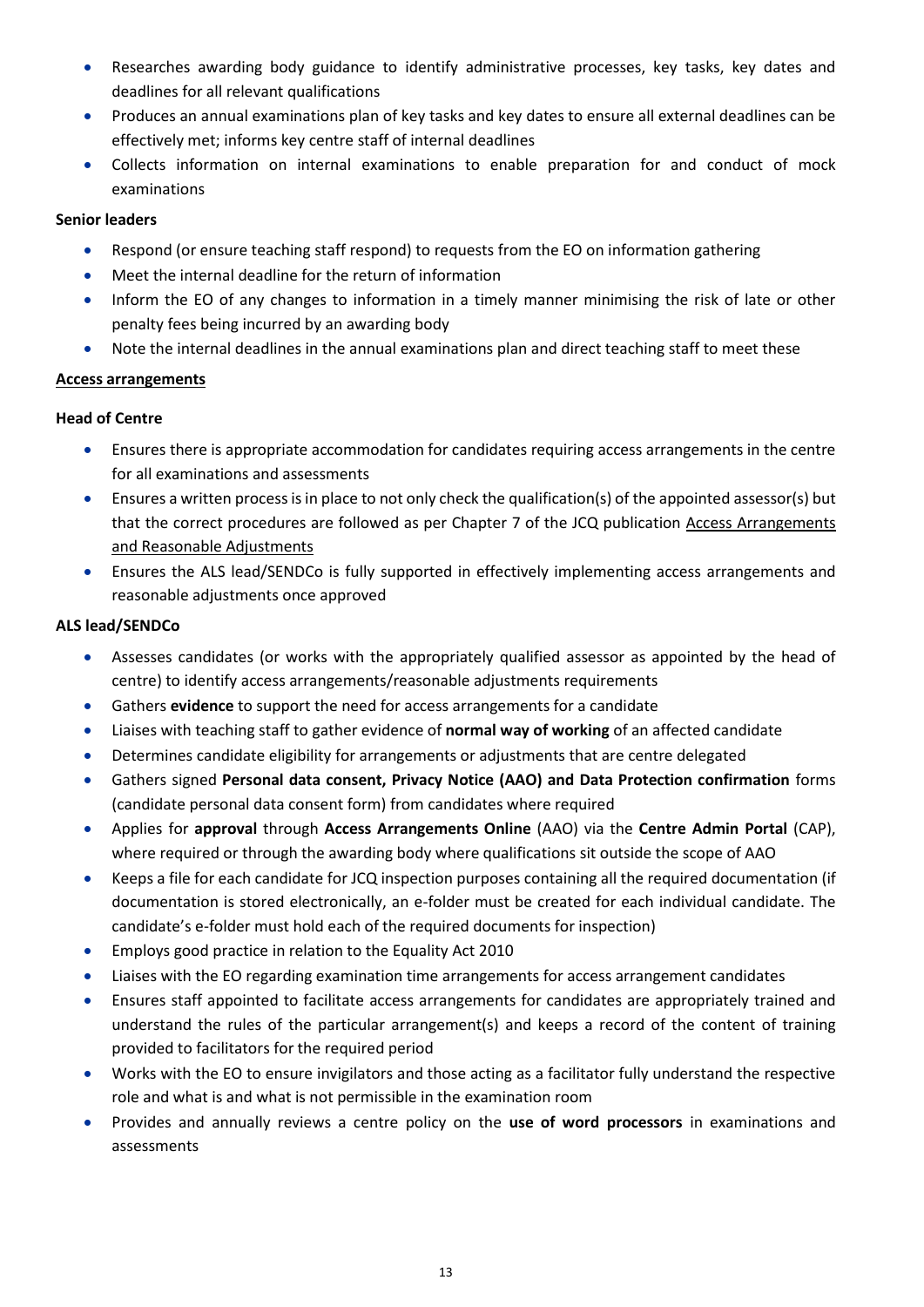<span id="page-13-0"></span>See Plume's Word Processor Policy (Examinations), which is shared on the H drive.

 Ensures criteria for candidates granted **separate invigilation within the centre** is clear, meets JCQ regulations and best meets the needs of individual candidates and remaining candidates in main examination rooms

#### <span id="page-13-1"></span>**Separate Invigilation Policy**

The SENDCo will liaise with the EO to decide which students need separate invigilation. This will be based on medical evidence, disability and will also include some students who require multiple access arrangements. We endeavour to keep students needing separate invigilation to a minimum.

#### **Senior Leaders, Teaching staff**

- Support the ALS lead/SENDCo in determining and implementing appropriate access arrangements/reasonable adjustments
- Provide a statement for inspection purposes which details the criteria the centre uses to award and allocate word processors for examinations

#### <span id="page-13-2"></span>**Internal assessment and endorsements**

#### <span id="page-13-3"></span>**Head of Centre**

#### **Controlled assessments, coursework and non-examination assessments**

- Ensures arrangements are in place to co-ordinate and standardise all marking of centre- assessed components and ensures that candidates' centre-assessed work is produced, authenticated and marked, or assessed and quality assured in accordance with the awarding bodies' instructions (including, where relevant, private candidates)
- Ensures that teaching staff, in accordance with awarding bodies' instructions, return all subject-specific forms by the required date
- Provides fully qualified teachers to mark non-examination assessments, and/or fully qualified assessors for the verification of centre-assessed components
- Ensures an **internal appeals procedure** relating to internal assessment decisions is in place for a candidate to appeal against and request a review of the centre's marking (see Roles and responsibilities overview)
- Ensures a **non-examination assessment policy** is in place for GCE and GCSE qualifications which include components of non-examination assessment (for CCEA GCSE centres this would be a controlled assessment policy)

#### <span id="page-13-4"></span>**Non-Examination Assessment Policy**

See Plume's Non-Examination Assessment Policy which is shared on the H drive.

 Ensures any irregularities relating to the production of work by candidates are investigated and dealt with internally if discovered prior to a candidate signing the authentication statement (where required) or reported to the awarding body if a candidate has signed the authentication statement

#### **Senior leaders**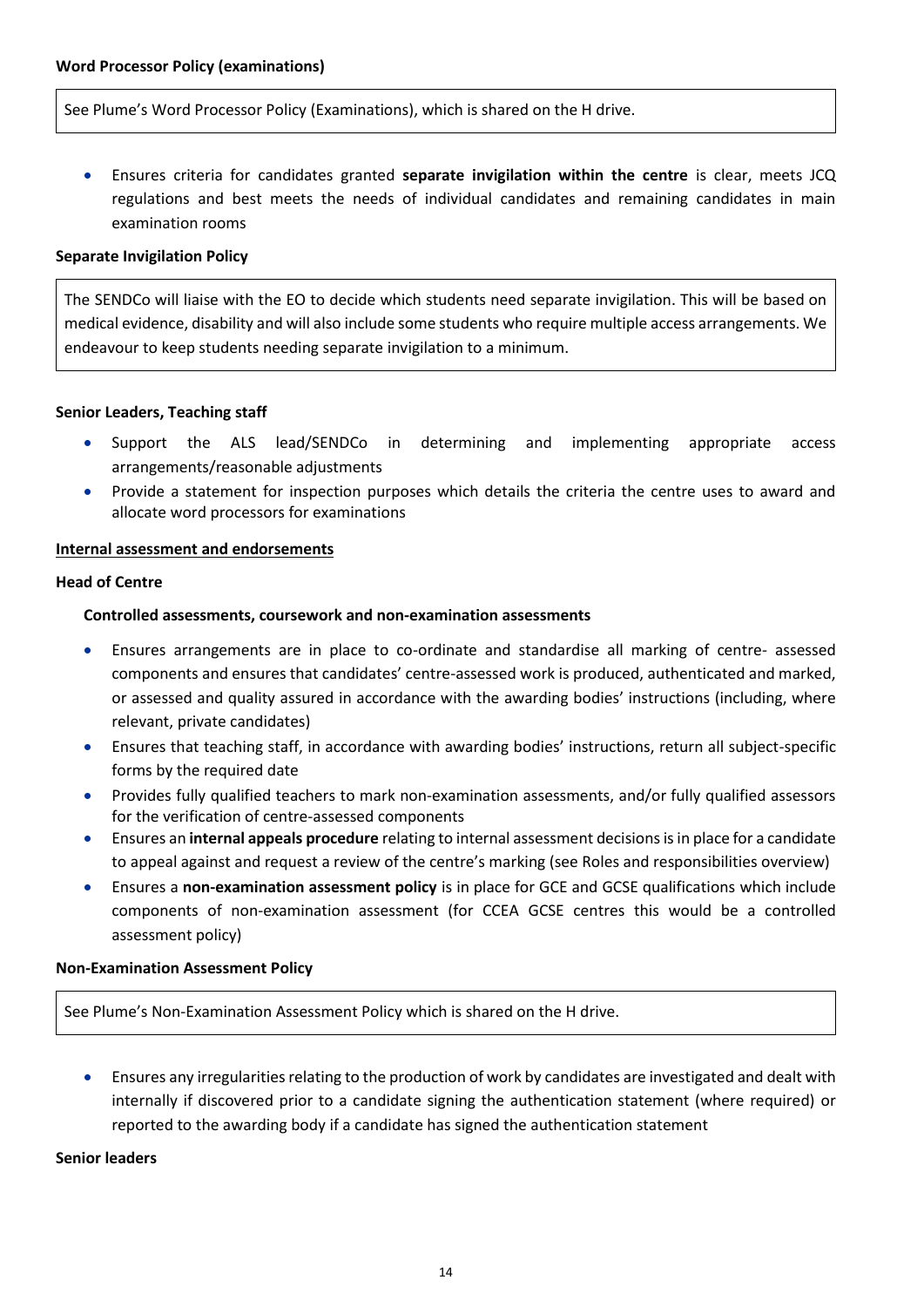- Ensure teaching staff have the necessary and appropriate knowledge, understanding, skills, and training to set tasks, conduct task taking, and to assess, mark and authenticate candidates' work (including, where relevant, private candidates)
- Ensure appropriate internal moderation, standardisation and verification processes are in place
- Ensure teaching staff delivering AQA Applied General qualifications, OCR Cambridge Nationals, Entry Level Certificate or Project qualifications (and CCEA GCE unitised AS and A-level qualifications WJEC GCE legacy AS and A-level Health & Social Care) follow JCQ [Instructions for conducting coursework](http://www.jcq.org.uk/exams-office/coursework) and the specification provided by the awarding body
- Ensure teaching staff delivering GCE & GCSE specifications (which include components of nonexamination assessment) follow JCQ [Instructions for conducting non-examination assessments](http://www.jcq.org.uk/exams-office/non-examination-assessments) and the specification provided by the awarding body
- For other qualifications, ensure teaching staff follow appropriate instructions issued by the awarding body
- Ensure teaching staff inform candidates of their centre assessed marks as a candidate may request a review of the centre's marking before marks are submitted to the awarding body

# **Teaching staff**

- Ensure appropriate instructions for conducting internal assessment are followed
- Ensure candidates are aware of JCQ and awarding body information for candidates on producing work that is internally assessed (coursework, non-examination assessments, social media) prior to assessments taking place
- Ensure candidates are informed of their centre assessed marks as a candidate may request a review of the centre's marking before marks are submitted to the awarding body

#### **Examinations Officer**

- Identifies relevant key dates and administrative processes that need to be followed in relation to internal assessment
- Signposts teaching staff to relevant JCQ *information for candidate's* documents that are annually updated

# <span id="page-14-0"></span>**Invigilation**

#### **Head of Centre**

- Ensures relevant support is provided to the EO in recruiting, training and deploying a team of invigilators
- Ensures, if contracting supply staff to act as invigilators, that such persons are competent and fully trained, understanding what is and what is not permissible (and not taking on its own an assurance from a recruitment agency, that this is the case)
- Determines if additional invigilators will be deployed in timed Art examinations in addition to the subject teacher to ensure the supervision of candidates is maintained at all times

#### **Examinations Officer**

- Recruits additional invigilators where required to effectively cover all examination periods/series throughout the academic year
- Collects information on new recruits to identify if they have invigilated previously and if any current maladministration/malpractice sanctions are applied to them
- Provides training for new invigilators on the instructions for conducting examinations and an annual update for the existing invigilation team so that they are aware of any changes in a new academic year before they are allocated to invigilate an examination
- Ensures invigilators supervising access arrangement candidates understand their role (and the role of a facilitator who may be supporting a candidate) and the rules and regulations of the access arrangement(s)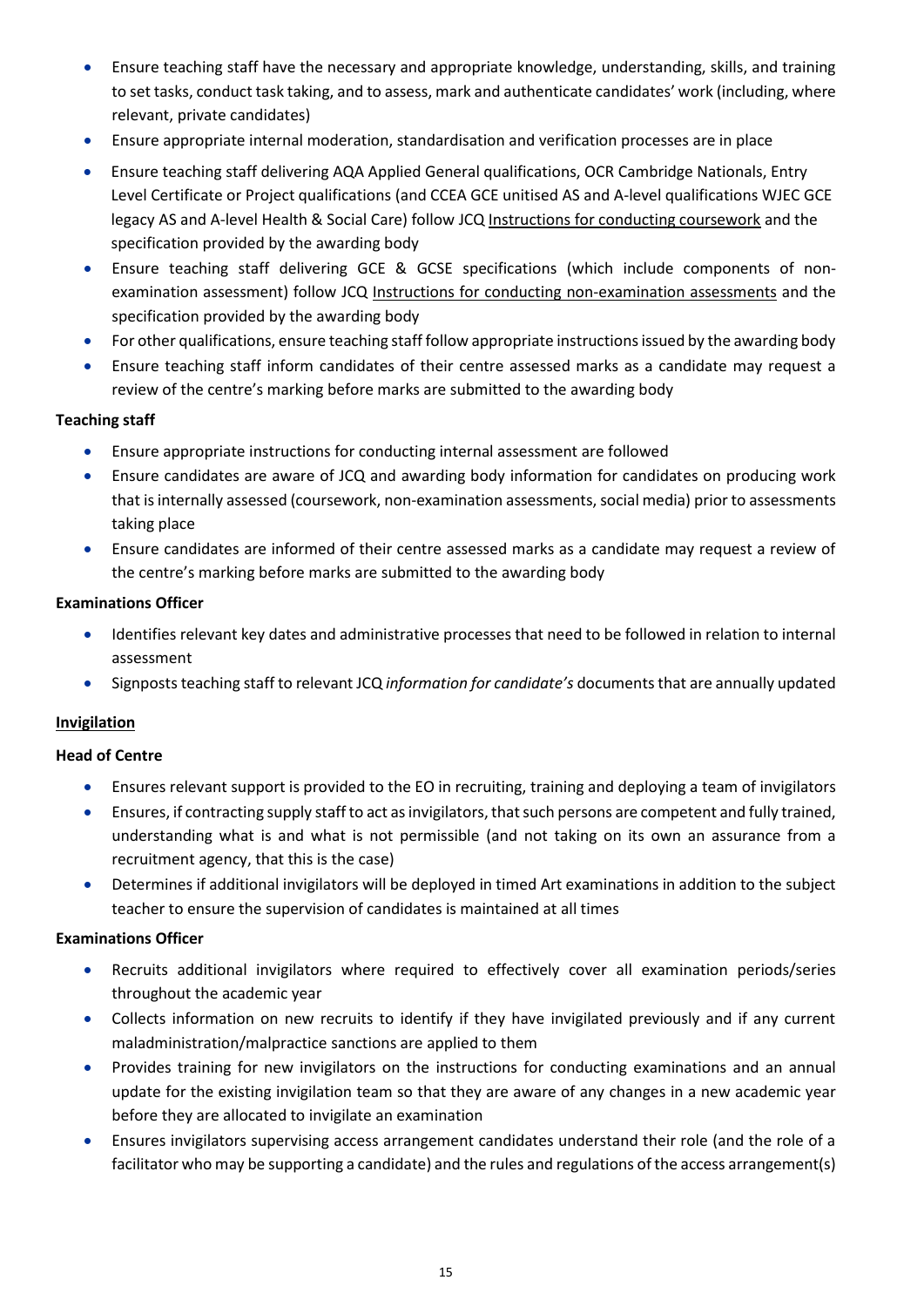- Ensures invigilators are briefed on the access arrangement candidates in their examination room and made aware of the access arrangement(s) awarded (ensuring these candidates are identified on the seating plan) and confirms invigilators understand what is and what is not permissible
- Collects evaluation of training to inform future events

# <span id="page-15-0"></span>**Entries: roles and responsibilities**

# <span id="page-15-1"></span>**Estimated entries**

# **Examinations Officer**

 Requests estimated or early entry information, where this may be required by awarding bodies, from Faculty/Subject Leaders in a timely manner to ensure awarding body external deadlines for submission can be met

# <span id="page-15-2"></span>**Estimated entries collection and submission procedure**

The awarding bodies require very few estimated entries now and the EO uses information gathered from subject leaders and from Plume's MIS system to complete the required information.

 Makes candidates aware of the JCQ **Information for candidates – Privacy Notice** at the start of a course leading to a vocational qualification or when entries are submitted to awarding bodies for processing for general qualifications

# **Senior leaders**

- Provide entry information requested by the EO to the internal deadline
- Inform the EO immediately of any subsequent changes to entry information

# <span id="page-15-3"></span>**Final entries**

# **Examinations Officer**

- Requests final entry information from Faculty/Subject Leaders in a timely manner to ensure awarding body external deadlines for submission can be met
- Informs Faculty/Subject Leaders of subsequent deadlines for making changes to final entry information without charge
- Confirms with Faculty/Subject Leaders final entry information that has been submitted to awarding bodies
- Ensures as far as possible that entry processes minimise the risk of entries or registrations being missed reducing the potential for late or other penalty fees being charged by awarding bodies
- Observes each awarding body's terms and conditions for the entry and withdrawal of candidates for their examinations and assessments, and observes any regulatory requirements for the qualification

# <span id="page-15-4"></span>**Final entries collection and submission procedure**

Withdrawals of students from subjects are approved in the Autumn term. Students are then entered for examinations as per the class lists (minus those withdrawn from the subject) by the examination board deadline via A2C. Statements of Entry are sent home to parents/carers for checking.

# **Senior leaders**

- Provide information requested by the EO to the internal deadline
- Inform the EO immediately, or at the very least prior to the deadlines, of any subsequent changes to final entry information, which includes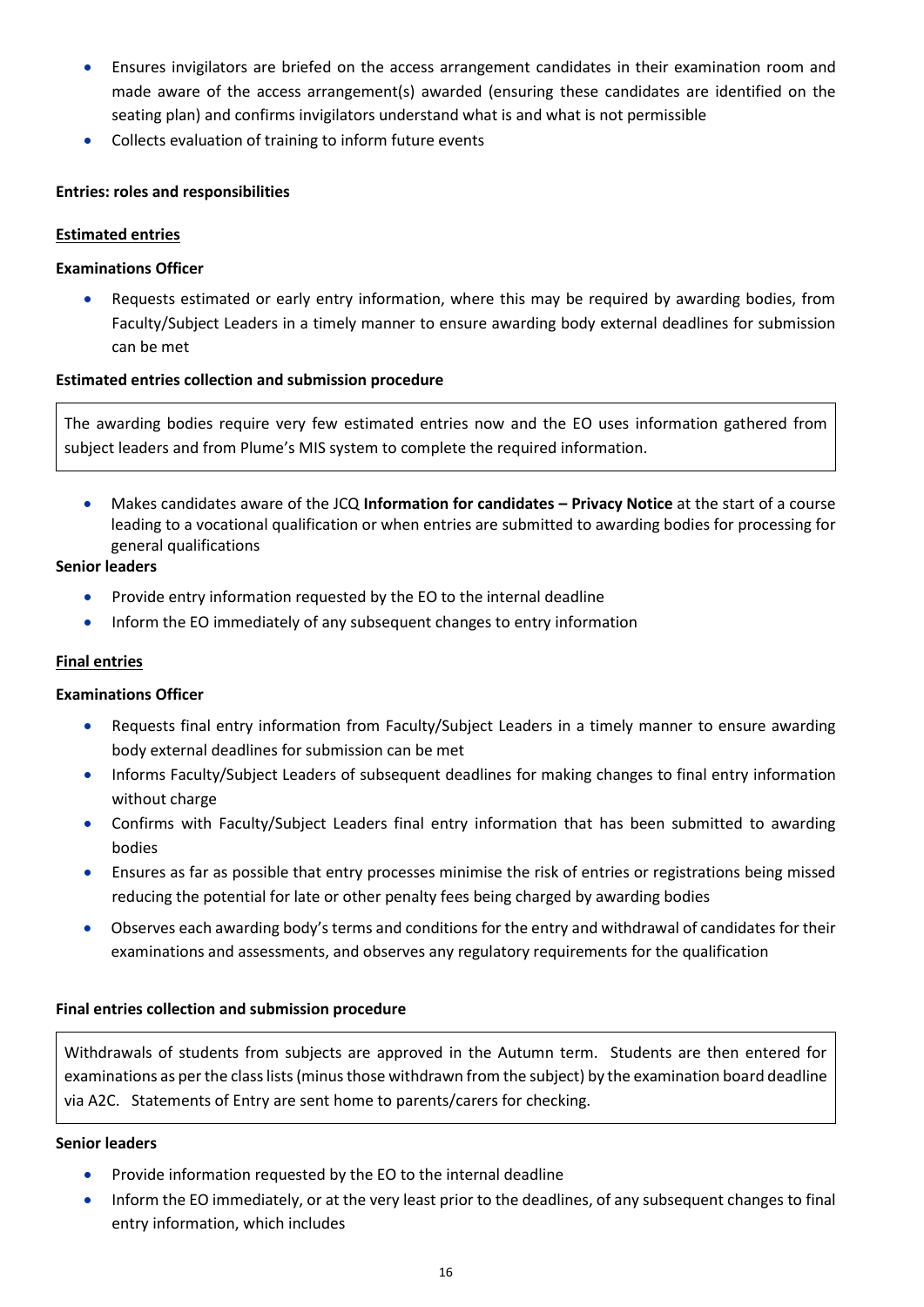- o changes to candidate personal details
- o amendments to existing entries
- o withdrawals of existing entries
- Check final entry submission information provided by the EO and confirm information is correct

# <span id="page-16-0"></span>**Entry fees**

An annual examination budget is agreed for each academic year which covers the costs of all examination and registration fees. This is managed by the EO and overseen by the Business Manager. When invoices are received, they are checked by the EO and then authorised for payment by the Finance Officer. All entry fees are paid from the Examinations budget. However, late and amendment fees are in most circumstances charged to individual departments.

# <span id="page-16-1"></span>**Late entries**

#### **Examinations Officer**

- Has clear entry procedures in place to minimise the risk of late entries
- Charges any late or other penalty fees to departmental budgets

#### **Senior leaders**

- Minimise the risk of late entries by
	- $\circ$  following procedures identified by the EO in relation to making final entries on time
	- o meeting internal deadlines identified by the EO for making final entries

#### <span id="page-16-2"></span>**Re-sit entries**

For the November GCSE English and Mathematics re-sits, a list of students to be entered is drawn up by College staff in conjunction with Faculty/Subject Leaders. For summer re-sits, lists of students to be entered are provided by Faculty/Subject Leaders at the same time as normal entry lists. For all other re-sits, candidates have to pay the fee themselves.

# <span id="page-16-3"></span>**Private candidates**

The Centre takes very few private candidates. Once we agree to accept a private candidate, a letter is sent home detailing expectations, procedures, ID requirements – also enclosed are examination board regulations and a form for completion regarding entry requirements. Once the form is returned, an invoice is issued and only once payment is received and confirmed, are the entries made.

#### <span id="page-16-4"></span>**Candidate statements of entry**

# **Examinations Officer**

**•** Provides candidates with statements of entry for checking

# **Teaching staff**

Ensure candidates check statements of entry and return any relevant confirmation required to the EO

# **Candidates**

Confirm entry information is correct or notify the EO of any discrepancies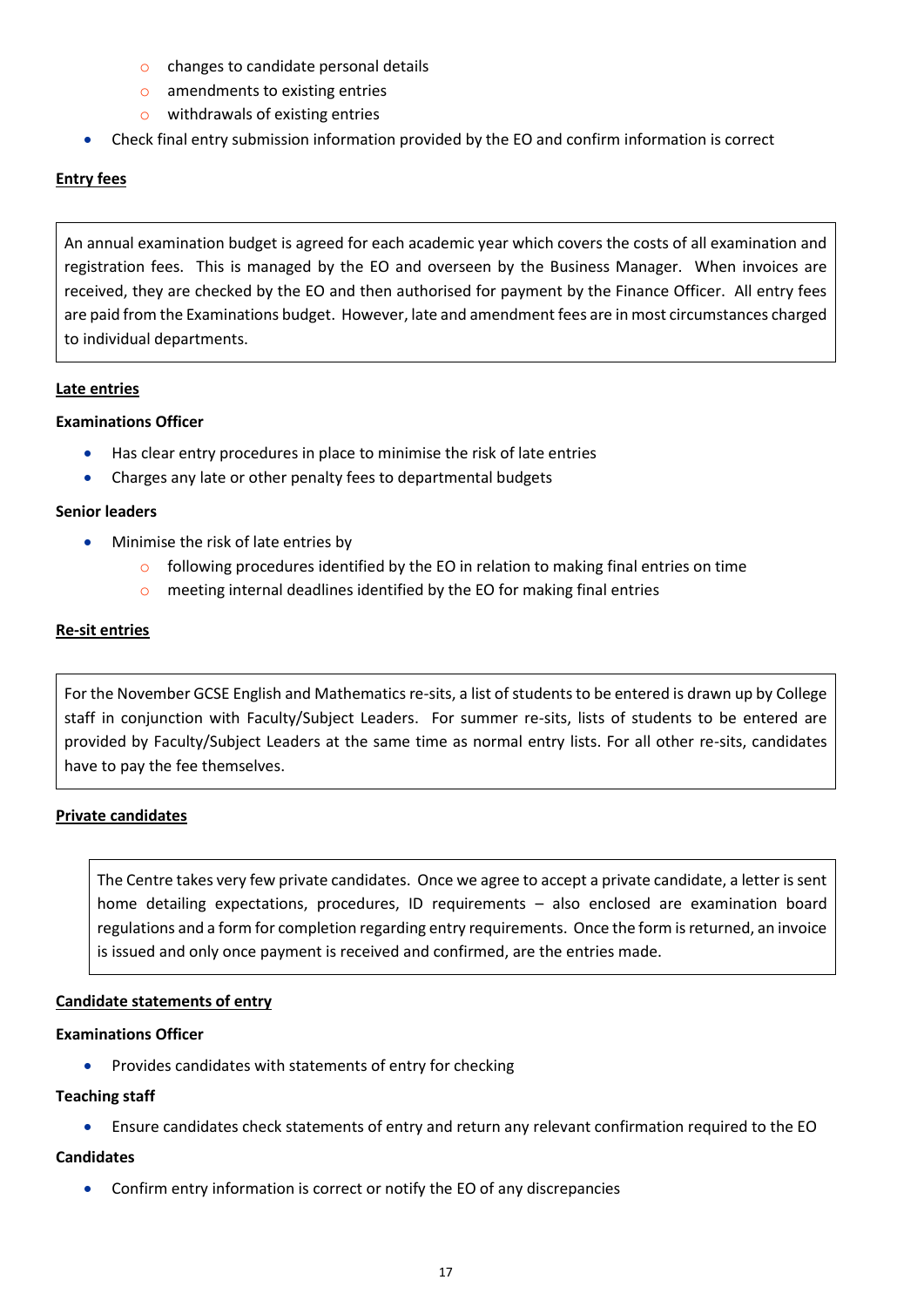#### <span id="page-17-0"></span>**Pre-examinations: roles and responsibilities**

#### <span id="page-17-1"></span>**Access arrangements and reasonable adjustments**

#### **ALS lead/SENDCo**

- Ensures appropriate arrangements, adjustments and adaptations are in place to facilitate access to examinations/assessments for candidates where they are disabled within the meaning of the Equality Act (unless a temporary emergency arrangement is required at the time of an examination)
- Ensures a candidate is involved in any decisions about arrangements, adjustments and/or adaptations that may be put in place for him/her
- Ensures examination information (JCQ *information for candidate's* documents, individual examination timetable etc.) is adapted where this may be required for a disabled candidate to access it
- Allocates appropriately trained centre staff to facilitate access arrangements for candidates in examinations and assessments (ensuring that the facilitator appointed meets JCQ requirements and fully understands the rule of the access arrangement)
- Where relevant, ensures the necessary and appropriate steps are undertaken to gather an appropriate picture of need and demonstrate normal way of working for a private candidate (including distance learners and home educated candidates) and that the candidate is assessed by the centre's appointed assessor

# <span id="page-17-2"></span>**Briefing candidates**

#### **Examinations Officer**

- Issues individual examination timetable information to candidates and informs candidates of any designated contingency day awarding bodies may identify in the event of national or significant local disruption to examinations
- Prior to examinations issues relevant JCQ *information for candidate's* documents
- Where relevant, issues relevant awarding body information to candidates
- Issues centre examination information to candidates including information on:
	- o examination timetable clashes
	- o arriving late for an examination
	- o absence or illness during examinations
	- $\circ$  what equipment is/is not provided by the centre
	- o food and drink in examination rooms
	- o unauthorised items in examination rooms
	- $\circ$  when and how results will be issued and the staff that will be available
	- $\circ$  the post-results services and how the centre deals with requests from candidates
	- o when and how certificates will be issued

#### <span id="page-17-3"></span>**Access to scripts, reviews of results and appeals procedures**

The EO will provide information to candidates, parents/carers, private candidates and staff on the services provided by awarding bodies and the fees charged in advance of results days. This information will also be attached to result statements together with deadlines and fees. Candidates must complete and sign request forms and only then are the requests submitted to the examination boards. A spreadsheet detailing the requests is held and regularly updated as replies are received. Candidates and relevant centre staff are advised of the outcomes and centre results information is updated if necessary.

See Plume Academy's Internal Appeals Policy.

If Plume Academy refuses to pay for an enquiry about result, candidates may pay for this to be done themselves.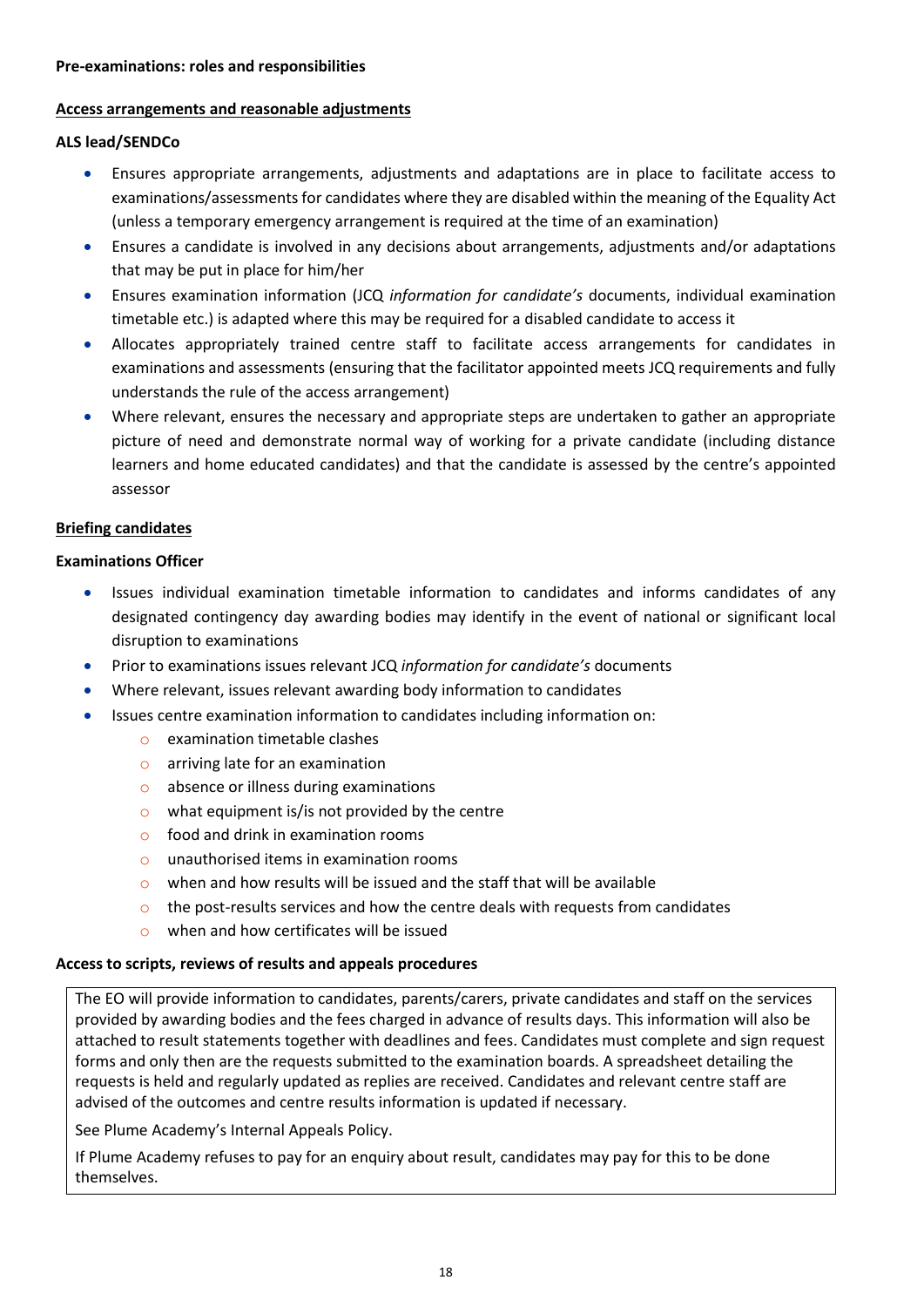Teaching staff will meet internal deadlines to request the services and gain relevant candidate informed consent and identify the budget to which fees should be charged

# <span id="page-18-0"></span>**Dispatch of examination scripts**

# **Examinations Officer**

 Identifies and confirms arrangements for the dispatch of candidate examination scripts with the DfE (STA) 'yellow label service' or the awarding body where qualifications sit outside the scope of the service

# <span id="page-18-1"></span>**Estimated grades**

# **Senior leaders**

 Ensure teaching staff provide estimated grade information to the EO by the internal deadline (where this still may be required by the awarding body)

# **Examinations Officer**

- Submits estimated grade information to awarding bodies to meet the external deadline (where this may still be required by the awarding body)
- Keeps a record to track what has been sent

# <span id="page-18-2"></span>**Internal assessment and endorsements**

# **Head of Centre**

 Ensures procedures are in place for candidates to appeal internal assessment decisions and make requests for reviews of marking

#### **ALS lead/SENDCo**

 Liaises with teaching staff to implement appropriate access arrangements for candidates undertaking internal assessments and practical endorsements

# **Teaching staff**

- Support the ALS lead/SENDCo in implementing appropriate access arrangements for candidates undertaking internal assessments and practical endorsements
- Assess and authenticate candidates' work
- Assess endorsed components
- Ensure candidates are informed of centre assessed marks prior to marks being submitted to awarding bodies

#### **Senior leaders**

- Ensure teaching staff assess and authenticate candidates' work to the awarding body requirements
- Ensure teaching staff assess endorsed components according to awarding body requirements
- Ensure teaching staff provide marks for internally assessed components and grades for endorsements of qualifications to the EO to the internal deadline
- Ensure teaching staff provide required samples of work for moderation and sample recordings for monitoring to the EO to the internal deadline

# **Examinations Officer**

- Submits marks, endorsement grades and samples to awarding bodies/moderators/monitors to meet the external deadline
- Keeps a record to track what has been sent
- Logs moderated samples returned to the centre
- Ensures teaching staff are aware of the requirements in terms of retention and subsequent disposal of candidates' work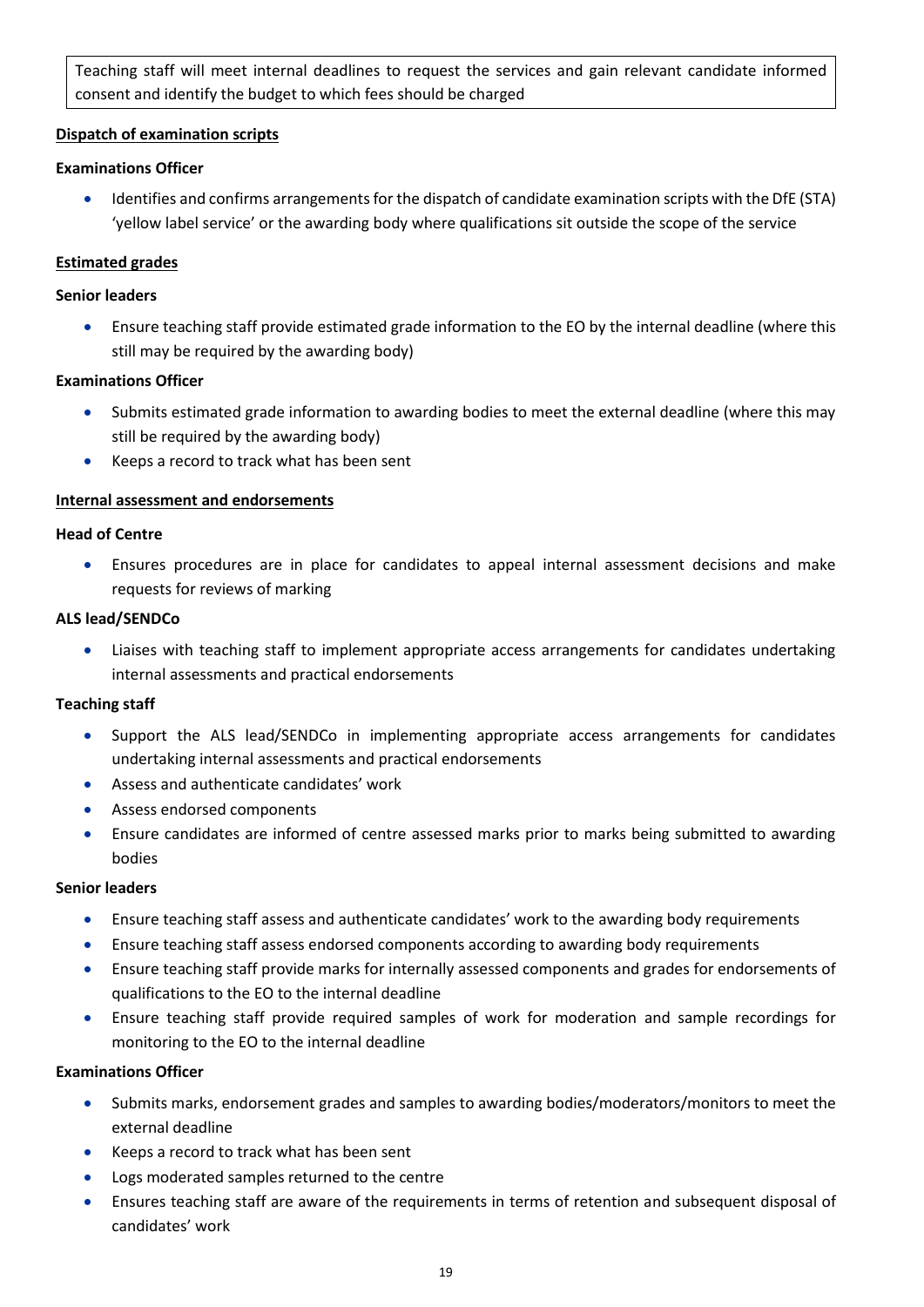#### **Candidates**

Authenticate their work as required by the awarding body

# <span id="page-19-0"></span>**Invigilation**

## **Examinations Officer**

- Trains new invigilators on appointment and updates experienced invigilators on any regulation changes and any changes to centre-specific processes
- Provides invigilators with an updated JCQ ICE booklet
- Deploys invigilators effectively to examination rooms throughout an examination series (including the provision of a roving invigilator where a candidate and invigilator [acting as a practical assistant, reader or scribe] are accommodated on a 1:1 basis to enter the room at regular intervals in order to observe the conducting of the examination, ensure all relevant rules are being adhered to and to support the practical assistant/reader and/or scribe in maintaining the integrity of the examination)
- Allocates invigilators to examination rooms (or where supervising candidates due to a timetable clash) according to the required ratios
- Liaises with the ALS lead/SENDCo regarding the facilitation and invigilation of access arrangement candidates

#### **ALS lead/SENDCo**

Liaises with the EO regarding facilitation and invigilation of access arrangement candidates

#### **Invigilators**

Provide information as requested on their availability to invigilate throughout an examination series

#### <span id="page-19-1"></span>**JCQ Centre Inspections**

#### **Examinations Officer** or **Senior leader**

Will accompany the Inspector throughout a visit

**ALS lead/SENDCo** or relevant **Senior leader** (in the absence of the ALS lead/SENDCo)

- Will meet with the inspector when requested to provide documentary evidence regarding access arrangement candidates and address any questions the inspector may raise
- Ensures that information is readily available for inspection at the venue where the candidate is taking the examination(s)

# <span id="page-19-2"></span>**Seating and identifying candidates in examination rooms**

#### **Examinations Officer**

Ensures a procedure is in place to verify candidate identity including private candidates

#### <span id="page-19-3"></span>**Candidate identification procedure**

All external candidates are asked to provide suitable photographic ID on arrival at the Centre. All students in Years 12 and 13 wear photographic ID badges which will be placed on their examination desk. For all other candidates, the EO will print photographs from SIMS which will be placed on the invigilator's clipboard. Senior staff will also be on hand to verify candidates outside the venue.

- Ensures invigilators are aware of the procedure
- Provides seating plans for examination rooms according to JCQ and awarding body requirements (and ensures candidates with access arrangements are identified on the seating plan and invigilators are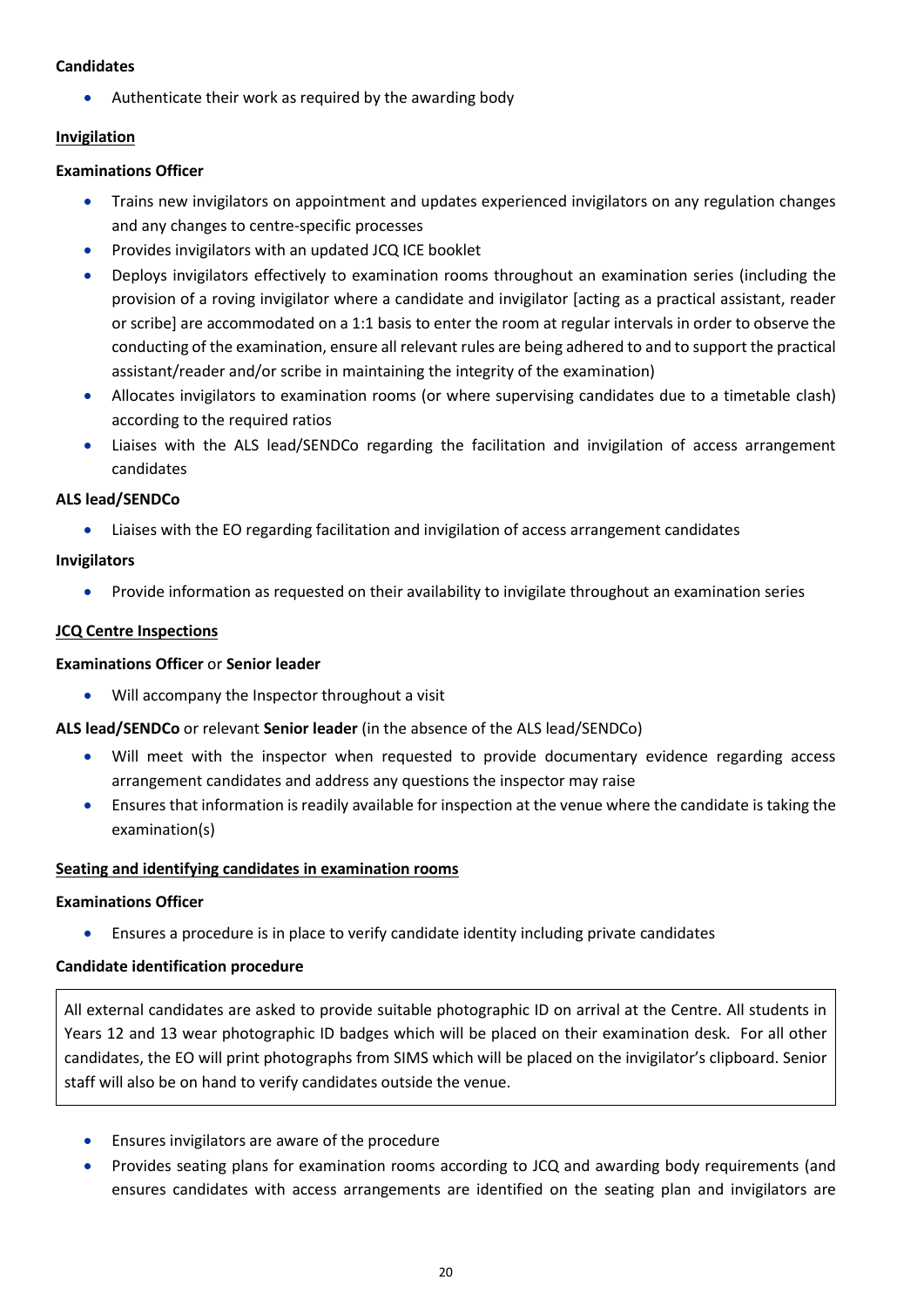informed of those candidates with access arrangements and made aware of the access arrangement(s) awarded)

# **Invigilators**

- Follow the procedure for verifying candidate identity provided by the EO
- Seat candidates in examination rooms as instructed by the EO/on the seating plan

# <span id="page-20-0"></span>**Security of examination materials**

# **Examinations Officer**

- Confirms appropriate arrangements are in place to ensure that confidential materials are only handed over to those authorised by the head of centre
- Ensures access to the secure room is restricted and staff named and approved by the head of centre are accompanied by a key-holder at all times. There must be between two and six key-holders only, each of whom must fully understand their responsibilities as a key holder to the secure storage facility
- Has a process in place to demonstrate the receipt, secure movement and secure storage of confidential examination materials within the centre
- Ensures a log is kept at the initial point of delivery recording confidential materials received and signed for by authorised staff within the centre and that appropriate arrangements are in place for confidential materials to be immediately transferred to the secure storage facility until they can be removed from the dispatch packaging and checked in the secure room before being returned to the secure storage facility in timetable order
- Ensures the secure storage facility contains only current and live confidential material (ensuring that past examination question papers, internal tests and mock examinations are not kept in the centre's secure storage facility)
- Ensures that examination stationery, e.g. answer booklets and formula booklets, are stored in the secure room (attempting to store this material in the secure storage facility, when sufficient space allows)
- Ensures the integrity and security of any electronic question paper is maintained during the downloading, printing and collating process (ensuring printing is carried out in an area that can be controlled to prevent unauthorised personnel accessing live assessment materials and ensuring only authorised members of centre staff have access to electronic question papers)

# **Reception staff**

 Follow the process to log confidential materials delivered to/received by the centre to the point materials are issued to authorised staff for transferal to the secure storage facility

# **Teaching staff**

 Adhere to the process to record the secure movement of confidential materials taken from or returned to secure storage throughout the time the material is confidential

# <span id="page-20-1"></span>**Timetabling and rooming**

# **Examinations Officer**

- Produces a master centre examination timetable for each examination series
- Identifies and resolves candidate examination timetable clashes according to the regulations (only applying overnight supervision arrangements as a last resort, once all other options have been exhausted and according to the centre's policy)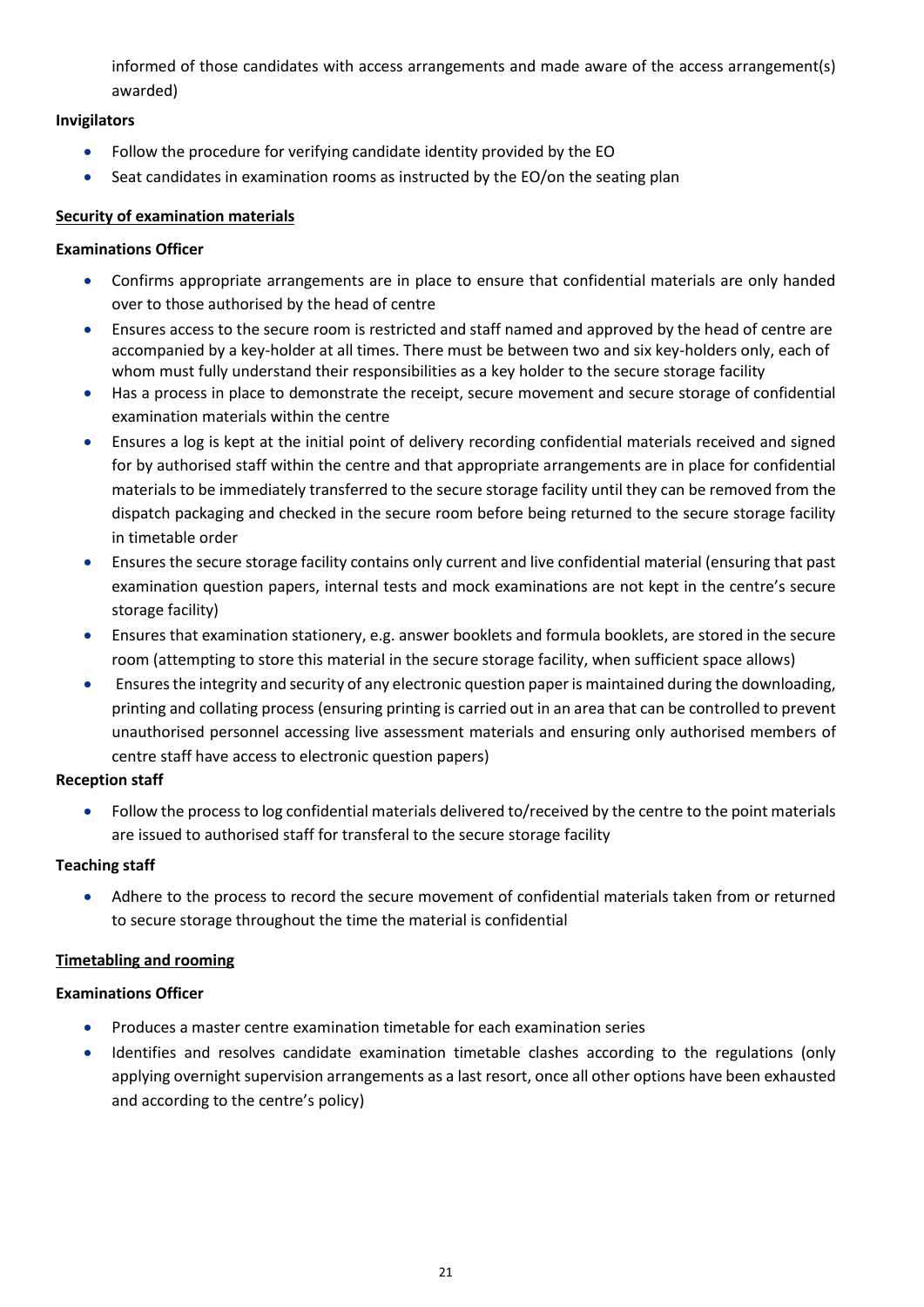<span id="page-21-0"></span>All decisions as to whether we provide overnight supervision are made by the Head of Centre. If overnight supervision is deemed appropriate, we will follow JCQ regulations and ensure the relevant procedures are followed.

- Identifies examination rooms and specialist equipment requirements
- Allocates invigilators to examination rooms (or where supervising candidates due to an examination timetable clash) according to required ratios
- Liaises with site staff to ensure examination rooms are set up according to JCQ and awarding body requirements
- Liaises with the ALS lead/SENDCo regarding rooming of access arrangement candidates

#### **ALS lead/SENDCo**

- Liaises with the EO regarding rooming of access arrangement candidates
- Liaises with other relevant centre staff to ensure appropriate arrangements, adjustments and adaptations are in place to facilitate access for disabled candidates to examinations

#### **Site staff**

 Liaise with the EO to ensure examination rooms are set up according to JCQ and awarding body requirements

#### <span id="page-21-1"></span>**Alternative site arrangements**

#### **Examinations Officer**

- Where/if applicable, ensures question papers will only be taken to an alternative site where the published criteria for an alternative site arrangement has been met
- Will inform the JCQ Centre Inspection Service to timescale by submitting a JCQ *Alternative Site arrangement* notification using CAP (or through the awarding body where a qualification may sit outside the scope of CAP) of any alternative sites that will be used to conduct timetabled examination components of the qualifications listed in the JCQ regulations

#### <span id="page-21-2"></span>**Transferred candidate arrangements**

#### **Examinations officer**

- Where/if applicable, liaises with the host or entering centre, as required
- Processes requests for *Transferred Candidate arrangements* using CAP to the awarding body deadline (or through the awarding body where a qualification may sit outside the scope of CAP)
- Where relevant (for an internal candidate) informs the candidate of the arrangements that have been made for their transferred candidate arrangements

#### <span id="page-21-3"></span>**Internal examinations**

#### **Examinations Officer**

- Prepares for the conduct of internal examinations under external conditions (where applicable to the centre)
- Provides a centre examination timetable of subjects and rooms
- Provides seating plans for examination rooms
- Requests internal examination papers from teaching staff
- Arranges invigilation (where applicable to the centre)

# **ALS lead/SENDCo**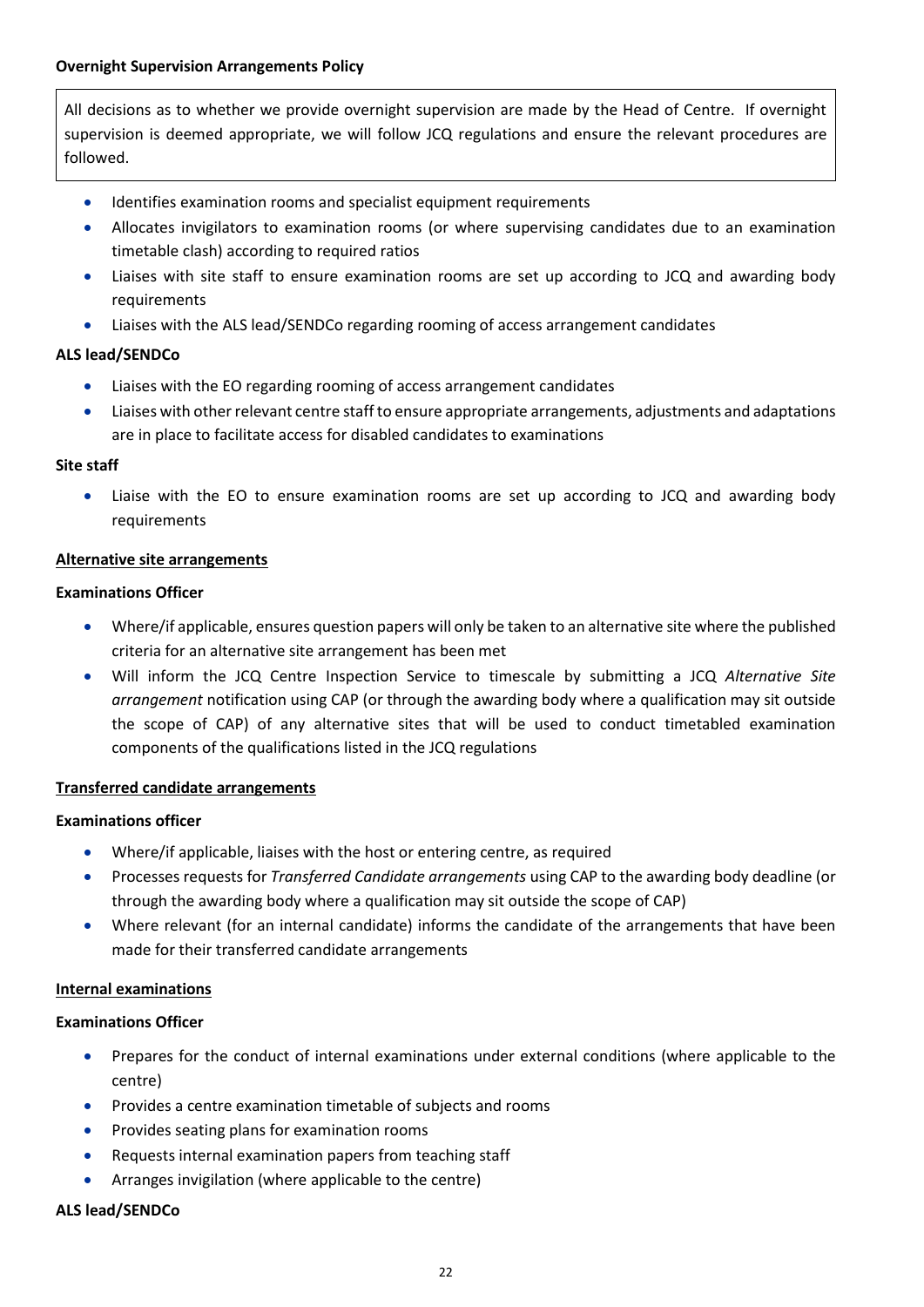Liaises with teaching staff to make appropriate arrangements for access arrangement candidates

#### **Teaching staff**

- **•** Provide examination papers and materials to the EO
- Support the ALS lead/SENDCo in making appropriate arrangements for access arrangement candidates

#### <span id="page-22-0"></span>**Examination time: roles and responsibilities**

#### <span id="page-22-1"></span>**Access arrangements**

#### **ALS Lead/SENDCo**

- Provides cover sheets for access arrangement candidates' scripts where required for particular arrangements
- Has a process in place to deal with emergency/temporary access arrangements as they arise at the time of examinations
	- $\circ$  applies for approval through AAO where required or through the awarding body where qualifications sit outside the scope of AAO

#### <span id="page-22-2"></span>**Candidate absence**

#### <span id="page-22-3"></span>**Candidate Absence Policy**

Examinations Office staff, Senior Invigilators and Assistant Heads of Years are present in the examination hall before the start of the examination and check empty desks for any possible absentees. Once the examinations have started the names of any missing candidates are passed to both the Attendance staff and the relevant Assistant Head of Year so that urgent phone calls home can be made. Persistent absentees are dealt with by senior staff.

#### **Invigilators**

- Are informed of the policy/process for dealing with absent candidates through training
- Ensure that confirmed absent candidates are clearly marked as such on the attendance register and seating plan

#### **Candidates**

Are re-charged relevant entry fees for unauthorised absence from examinations

#### <span id="page-22-4"></span>**Candidate behaviour**

See *Irregularities* below.

#### <span id="page-22-5"></span>**Candidate belongings**

See *Unauthorised items* below.

#### <span id="page-22-6"></span>**Candidate late arrival**

#### **Examinations Officer**

- Ensures that candidates who arrive very late for an examination are reported to the awarding body by submitting a *report on candidate admitted very late to examination room* using CAP to timescale
- Warns candidates that their script may not be accepted by the awarding body

#### **Invigilators**

- Are informed of the policy/process for dealing with late/very late arrival candidates through training
- Ensure that relevant information is recorded on the examination room incident log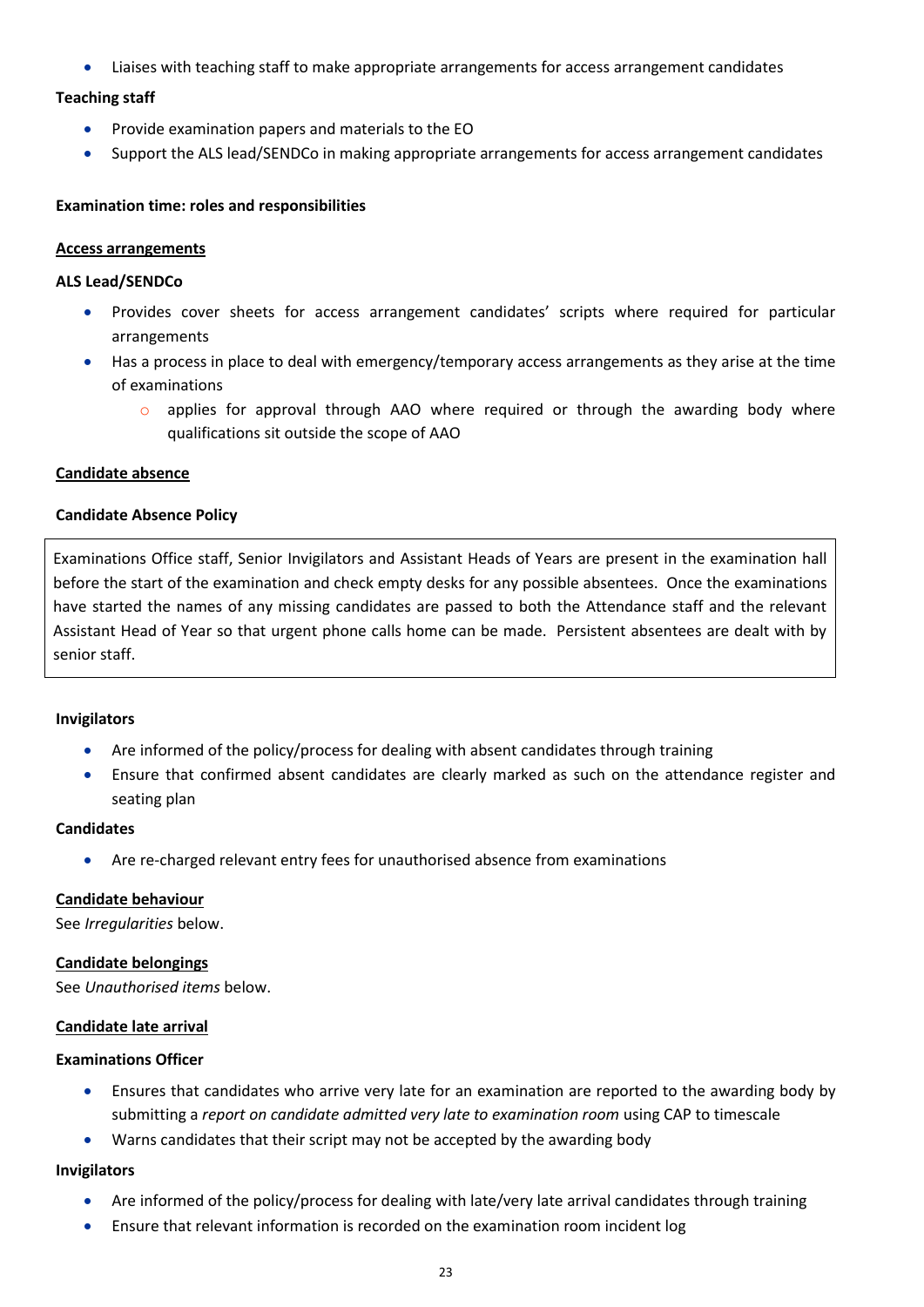#### <span id="page-23-0"></span>**Candidate Late Arrival Policy**

We follow the candidate absence procedure in terms of trying to contact students/parents. Once it becomes clear a student is late for whatever reason, we insist that the candidate makes their way to the Centre as soon as possible. We encourage the parent to bring the candidate in so that they can confirm that the student has not been in contact with any other candidate or been using their mobile phone or other electronic device. The time of arrival at the Centre is recorded and they are then escorted to the examination venue. Normal regulations are given, and the candidate is then permitted the full time.

If they arrive more than one hour after the published starting time (after 10 am for morning examinations or after 2.30 pm for afternoon examinations), or after the published finishing time for examinations that are less than one hour's duration, the parent/carer will be asked to sign an appropriate statement confirming that the candidate has been under supervision and that they have not used their mobile phone or any other electronic device since the published start time. The student is warned that their script may not be accepted by the examination board. The EO will complete the on-line Very Late Arrival form on the JCQ CAP. Persistent latecomers are dealt with by senior staff.

#### <span id="page-23-1"></span>**Conducting examinations**

#### **Head of Centre**

Ensures venues used for conducting examinations meet the requirements of JCQ and awarding bodies

#### **Examinations Officer**

- Ensures examinations are conducted according to JCQ and awarding body instructions
- Uses an *examination day checklist* to ensure each examination session is fully prepared for, unplanned events can be dealt with and associated follow-up is completed

#### <span id="page-23-2"></span>**Dispatch of examination scripts**

#### **Examinations Officer**

- Dispatches scripts as instructed by JCQ and awarding bodies
- Keeps appropriate records to track dispatch

#### <span id="page-23-3"></span>**Examination papers and materials**

#### **Examinations Officer**

- Organises examination question papers and associated confidential resources in date order in the secure storage facility
- Attaches erratum notices received to relevant sealed examination question paper packets
- Collates attendance registers and examiner details in date order
- Regularly checks mail or email inbox for updates from awarding bodies
- In order to avoid potential breaches of security, ensures care is taken to ensure the correct question paper packets are opened by ensuring a member of centre staff, additional to the person removing the papers from secure storage, e.g. an invigilator, checks the day, date, time, subject, unit/component and tier of entry, if appropriate, immediately before a question paper packet is opened
- Ensures this additional/second check is recorded
- Where allowed by the awarding body, only releases examination papers and materials to teaching departments for teaching and learning purposes after the published finishing time of the examination, or until any timetable clash candidates have completed the examination

# <span id="page-23-4"></span>**Examination rooms**

#### **Head of Centre**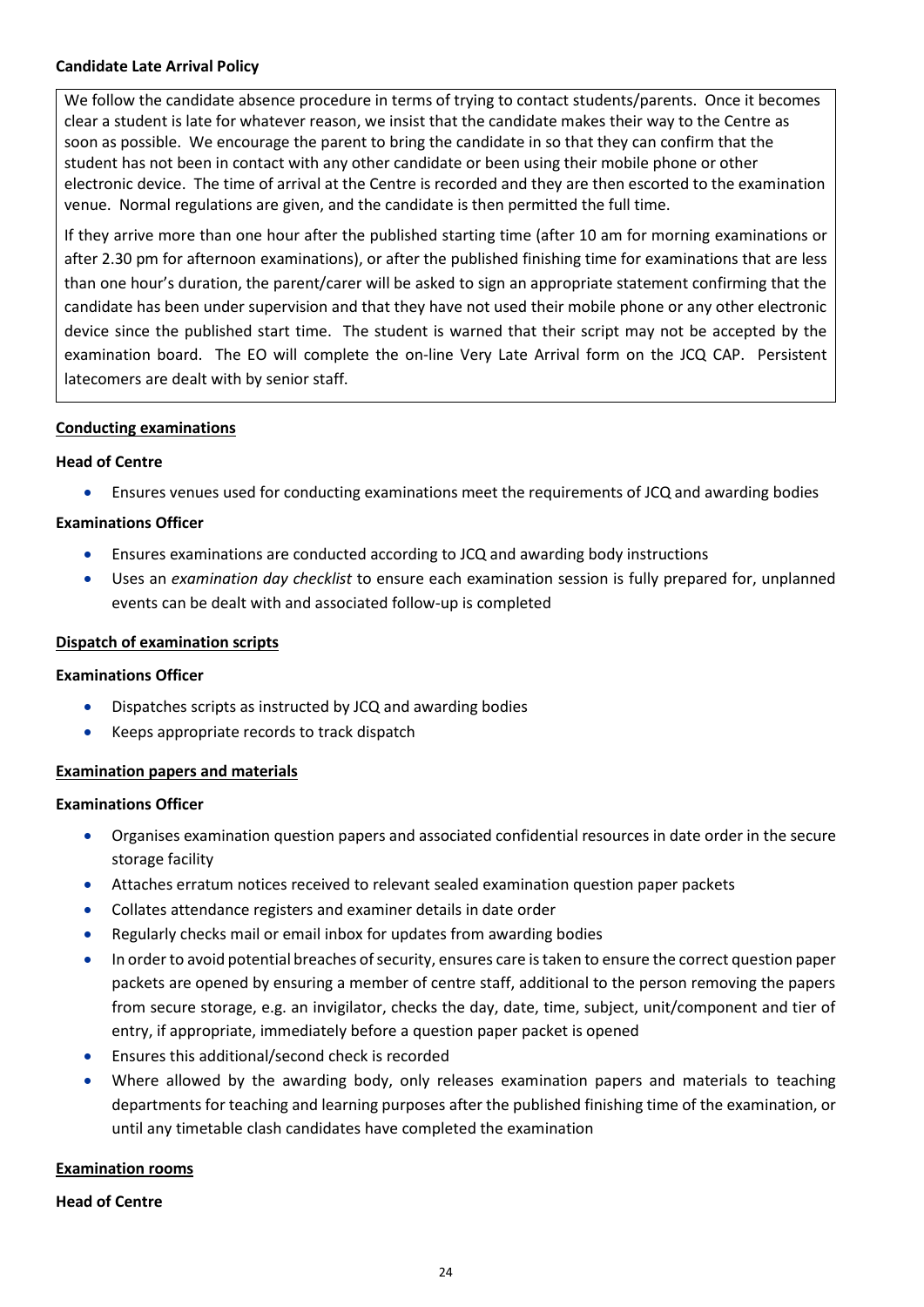- Ensures that internal tests, mock examinations, revision or coaching sessions are not conducted in a room 'designated' as an examination room
- Ensures that when a room is 'designated' as an examination room it is not used for any purpose other than conducting external examinations
- Ensures only approved centre staff (who have not taught the subject being examined) are present in examination rooms to perform permitted tasks
- Ensures the centre's policy relating to food and drink that may be allowed in examination rooms is clearly communicated to candidates
- Ensures the centre's policy on candidates leaving the examination room temporarily is clearly communicated to candidates

# <span id="page-24-0"></span>**Food and Drink Policy (Examinations)**

Food is not permitted in any examination venue. Water is permitted in clear plastic bottles providing labels are removed. Cough sweets/pastels are also permitted provided all outside packaging is removed and that the pastels can be unwrapped without disturbing other candidates.

For on-screen tests, food and drink are not allowed.

# <span id="page-24-1"></span>**Leaving the Examination Room Policy**

Students who need to leave the examination room through illness, toilet break or any other circumstance will always be accompanied by an invigilator. We endeavour to ensure that only one student is taken out at a time to avoid invigilation levels dropping too low. If the break is for any length of time, the candidate will be allowed the time to compensate. The time a student leaves the venue and return time should be noted on the incident log and Special Consideration is applied for if appropriate.

# **Examinations Officer**

- Ensures examination rooms are set up and conducted as required in the regulations
- Provides invigilators with appropriate resources to effectively conduct examinations
- Briefs invigilators on examinations to be conducted on a session by session basis (including the arrangements in place for any transferred candidates and access arrangement candidates)
- Ensures sole invigilators have an appropriate means of summoning assistance (if this is a mobile phone, instructs the invigilator that this must be on silent mode)
- Ensures invigilators understand they must be vigilant and remain aware of incidents or emerging situations, looking out for malpractice or candidates who may be in distress, recording any incidents or issues on the examination room incident log
- Ensures invigilators understand how to deal with candidates who may need to leave the examination room temporarily and how this should be recorded on the examination room incident log
- Provides authorised examination materials which candidates are not expected to provide themselves
- Ensures invigilators and candidates are aware of the emergency evacuation procedure
- Ensures invigilators are aware of arrangements in place for a candidate with a disability who may need assistance if an examination room is evacuated

#### **Senior leaders**

- Ensure a documented emergency evacuation procedure for examination rooms is in place
- Ensure arrangements are in place for a candidate with a disability who may need assistance if an examination room is evacuated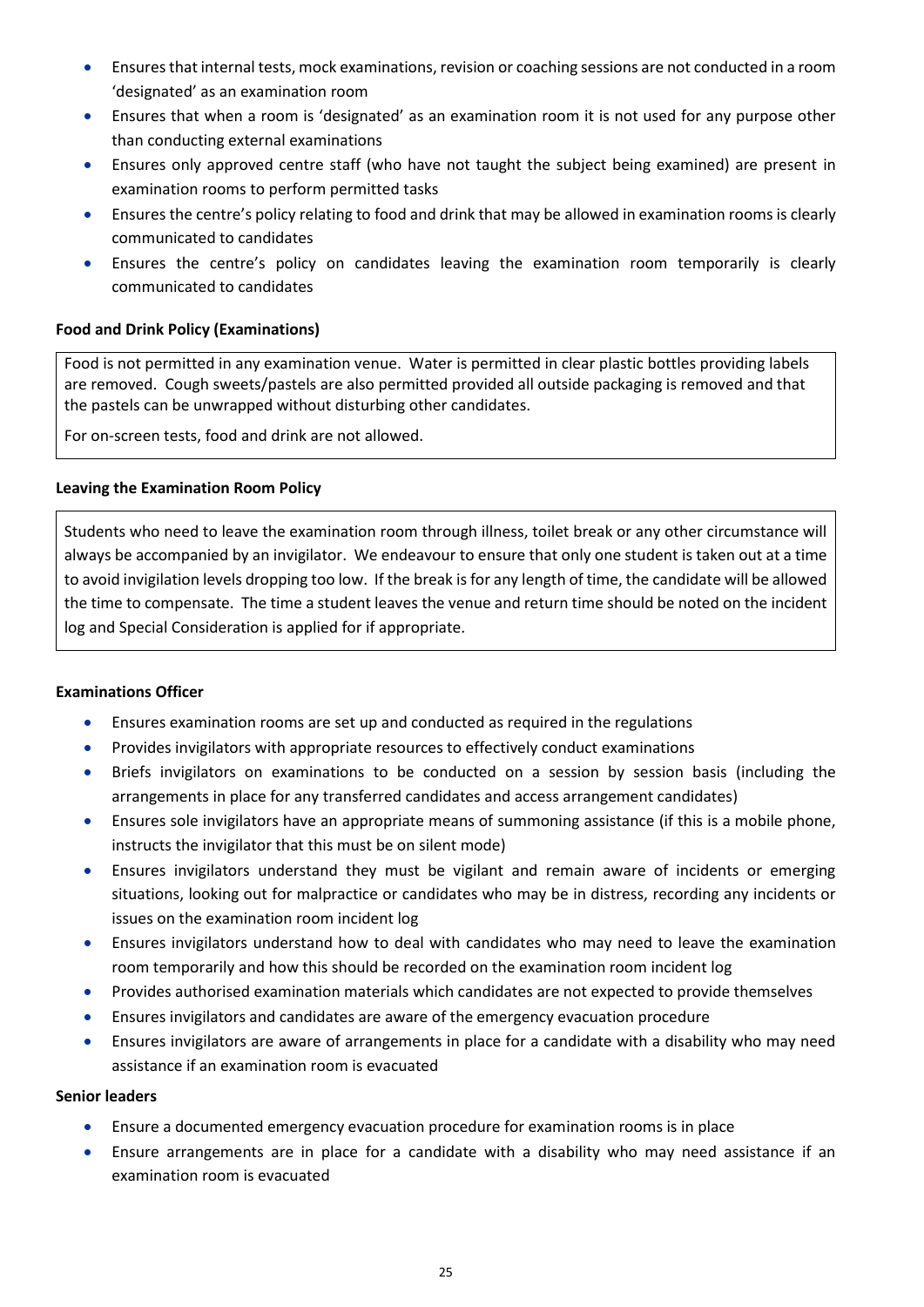<span id="page-25-0"></span>See Plume's Emergency Evacuation Policy (Exams) which is shared on the H drive.

# **Site staff**

- Ensure examination rooms are available and set up as requested by the EO
- Ensure grounds or centre maintenance work does not disturb examination candidates in examination rooms
- Ensure fire alarm testing does not take place during examination sessions

#### **Invigilators**

 Conduct examinations in every examination room according to JCQ *Instructions for conducting examinations* and/or awarding body requirements and as instructed by the centre in training/update and briefing sessions

# **Candidates**

- Are required to follow the instructions given to them in examination rooms by authorised centre staff and invigilators
- Are required to remain in the examination room for the full duration of the examination

#### <span id="page-25-1"></span>**Irregularities**

#### **Head of Centre**

 Ensures (as required by an awarding body) any cases of alleged, suspected or actual incidents of malpractice or maladministration before, during or after examinations/assessments (by centre staff, candidates, invigilators) are investigated and reported to the awarding body **immediately**, by completing the appropriate documentation

# <span id="page-25-2"></span>**Managing Behaviour Policy (Exams)**

Students are expected to:

- Wear full school uniform (Years 11 and below) or smart-casual dress (Years 12 and 13) as per the school policy.
- Arrive at least 5 minutes before the published start time.
- Line up in candidate number order outside the examination venue.
- Come with the relevant equipment for the examination, which should be in a clear, see-through pencil case or bag.
- Leave mobile phones, iPods, or other electronic device, and watches of any kind outside the examination hall or hand in to the invigilator upon entry into the hall.
- Leave bags in the designated area.
- Enter the examination hall in silence.
- Sit facing the front of the hall, in silence, whilst waiting for the examination to start.
- Raise their hand if they wish to attract an invigilator's attention and only speak when the invigilator has come to their desk.
- Remain in silence and facing the front whilst examination papers are being collected in at the end of the examination.
- Leave the hall only when instructed to do so, remaining in silence until away from the examination hall.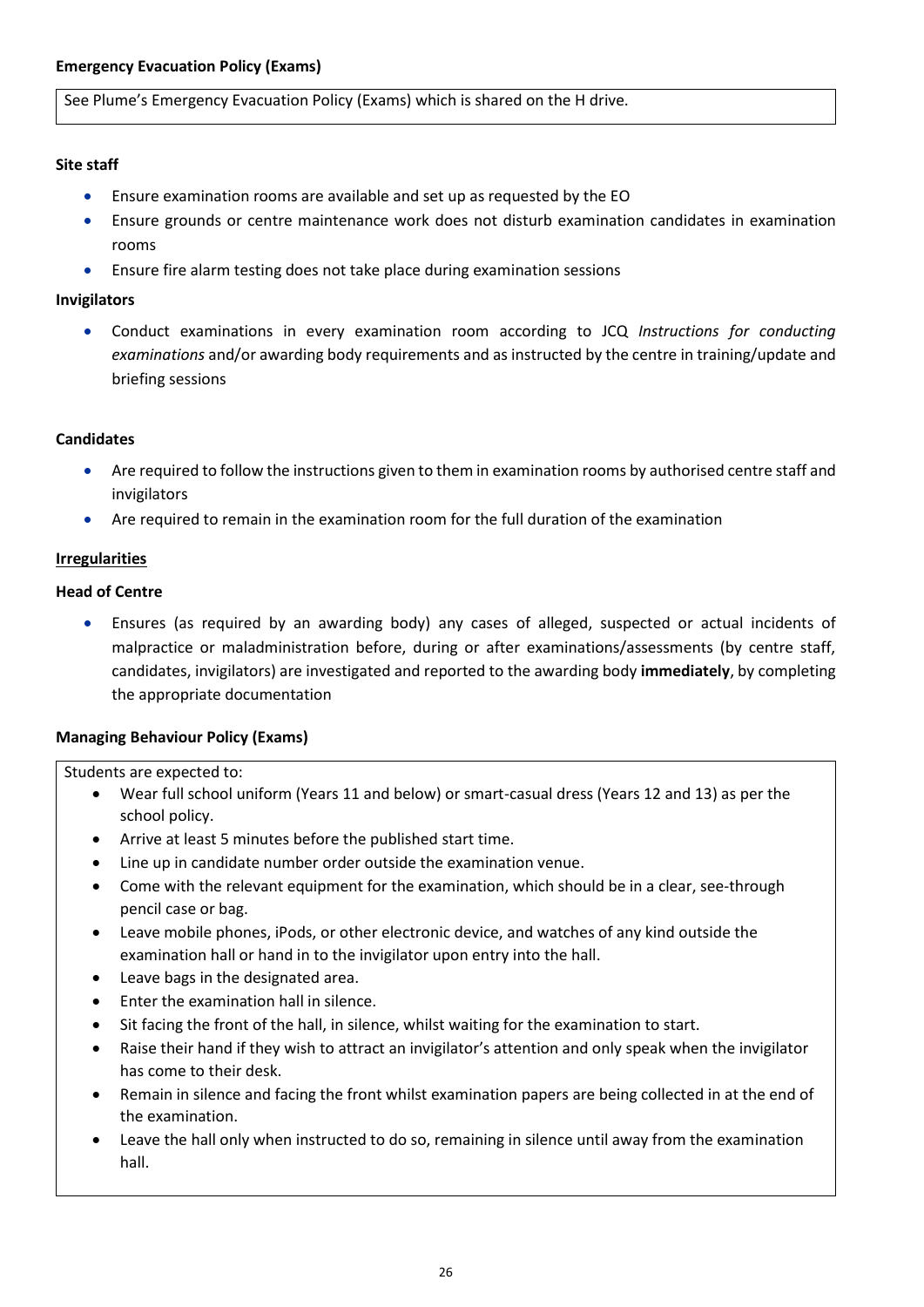Students who fail to follow these expectations will be removed from the examination hall. Depending on the nature of the transgression this may be temporarily, or permanently but allowed to complete the examination elsewhere.

 Serious breaches of conduct will result in the examination board being notified. The examination board will then make the decision as to what penalties will be imposed, which may include disqualification from one or more examinations.

## **Senior leaders**

- Ensure support is provided for the EO and invigilators when dealing with disruptive candidates in examination rooms
- Ensure that internal disciplinary procedures relating to candidate behaviour are instigated, when appropriate

#### **Examinations Officer**

- Provides an examination room incident log in all examination rooms for recording any incidents or irregularities
- Actions any required follow-up and reports to awarding bodies as soon as practically possible after the examination has taken place

#### **Invigilators**

 Record any incidents or irregularities on the examination room incident log (for example, late/very late arrival, candidate or centre staff suspected malpractice, candidate illness or needing to leave the examination room temporarily, disruption or disturbance in the examination room, emergency evacuation)

#### <span id="page-26-0"></span>**Malpractice**

See *Irregularities* above.

#### <span id="page-26-1"></span>**Special consideration**

#### **Senior leaders**

Provide signed evidence to support eligible applications for special consideration

#### **Exams officer**

- **•** Processes eligible applications for special consideration to awarding bodies
- Gathers evidence which may need to be provided by other staff in centre or candidates
- Submits requests to awarding bodies to the external deadline

#### <span id="page-26-2"></span>**Special Consideration Policy**

Prior and during the examination season, the EO liaises with Assistant Heads of Year to obtain information and relevant evidence to support applications. Invigilators, via the examination room incident log, will also provide information which may result in an application.

#### **Candidates**

Provide appropriate evidence to support special consideration applications, where required

#### <span id="page-26-3"></span>**Unauthorised items**

#### <span id="page-26-4"></span>**Arrangements for unauthorised items taken into the examination room**

For the Stage Hall bags are left outside the hall. For the Sports Hall bags are left in the Health Studio. On entering the examination room, students are required to place mobile phones, watches and other electronic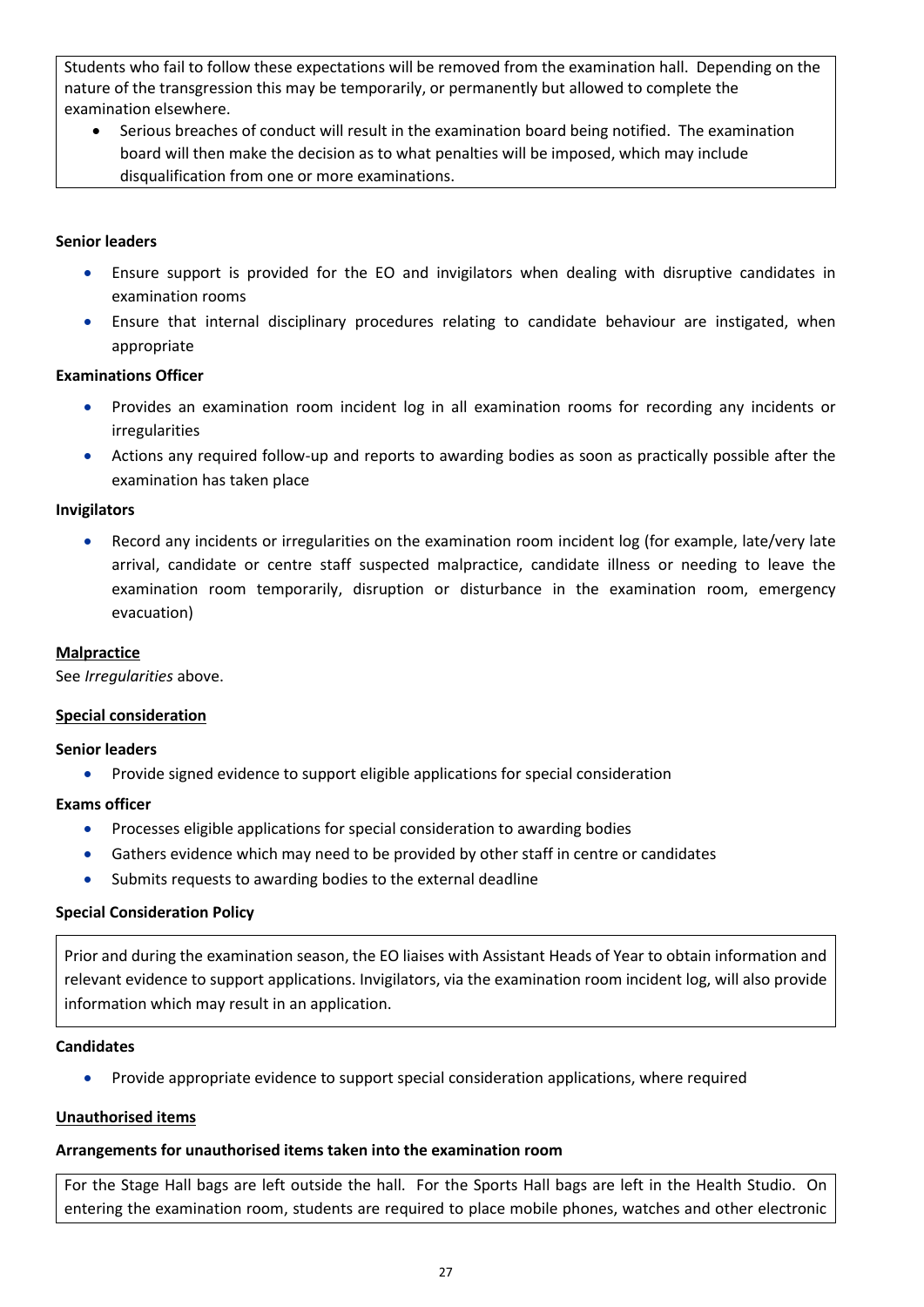devices, revision notes, etc., in the designated boxes and they are asked to confirm that their phone is switched off. Once all students are seated, they are again reminded of the rules regarding electrical devices and watches.

#### **Invigilators**

Are informed of the arrangements through training

# <span id="page-27-0"></span>**Internal examinations**

# **Examinations Officer**

- Briefs invigilators on conducting internal examinations
- Returns candidate scripts to teaching staff for marking

# **Invigilators**

Conduct internal examinations as briefed by the EO

# <span id="page-27-1"></span>**Results and post-results: roles and responsibilities**

# <span id="page-27-2"></span>**Internal assessment**

# **Senior Leaders**

- Ensure teaching staff keep candidates' work, whether part of the moderation sample or not, secure and for the required period stated by JCQ and awarding bodies
- Ensure work is returned to candidates or disposed of according to the requirements

# <span id="page-27-3"></span>**Managing results day(s)**

# **Senior leaders**

- Identify centre staff who will be involved in the main summer results day(s) and their role
- Ensure senior members of staff are accessible to candidates after the publication of results so that results may be discussed and decisions made on the submission of any requests for post-results services and ensure candidates are informed of the periods during which centre staff will be available so that they may plan accordingly

# **Examinations Officer**

Works with senior leaders to ensure procedures for managing the main summer results day(s) (a results day programme) are in place

# <span id="page-27-4"></span>**Results Day Programme**

Candidates and their parents/carers are advised of results days well in advance and which post-results services will be available. These are advised by email and details are also put on the school web site. For any candidates unable to collect in person, they are advised they may write a short note authorising someone else to collect them on their behalf. Uncollected results are posted home. Members of SLT and other subject staff will be on hand to answer queries.

# **Site staff**

 Ensure the centre is open and accessible to centre staff and candidates, as required for the collection of results

# <span id="page-27-5"></span>**Accessing results**

# **Head of Centre**

 Ensures results are kept entirely confidential and restricted to key members of staff until the official dates and times of release of results to candidates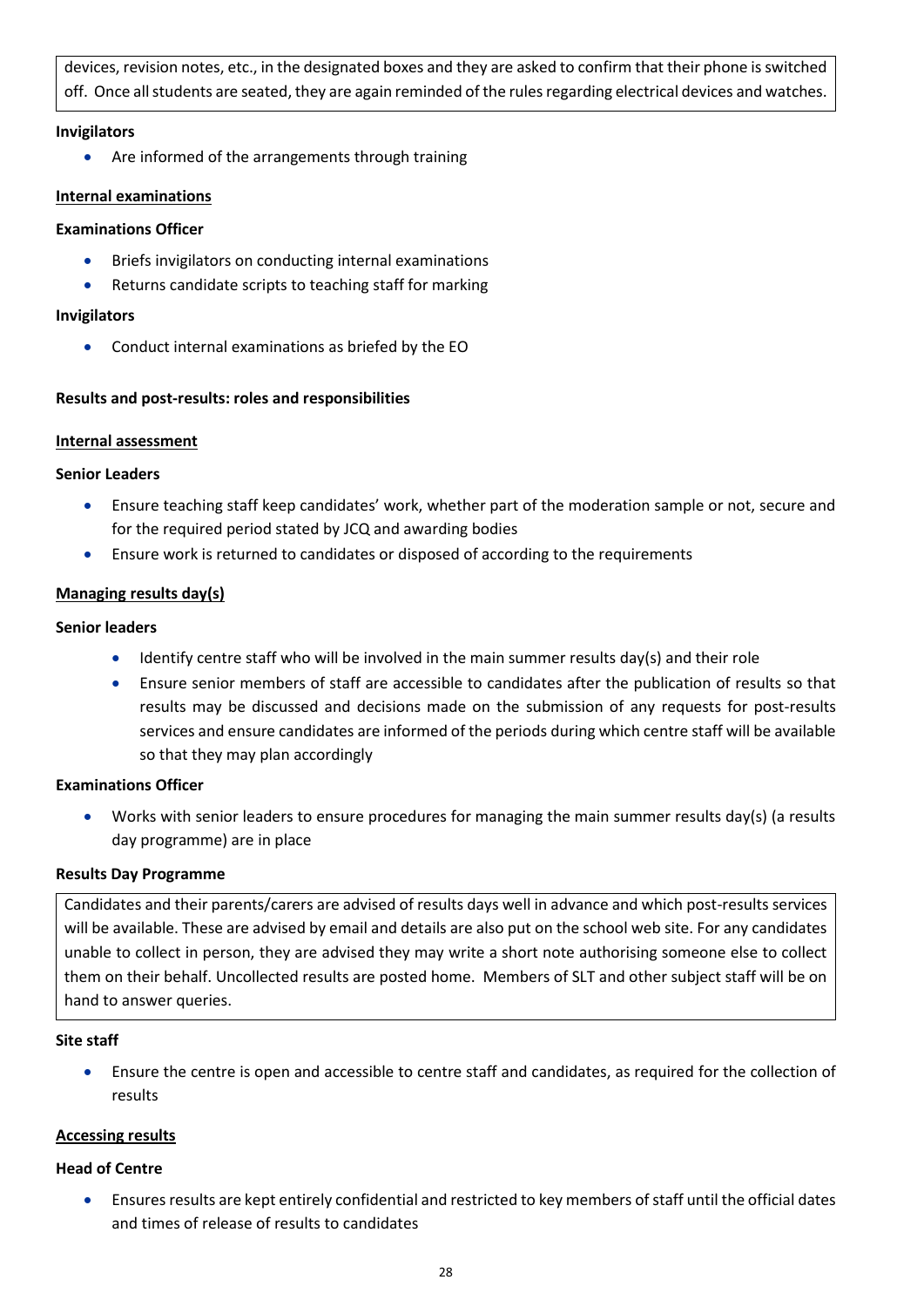Understands that it is not permitted to withhold provisional results from candidates under any circumstances

# **Examinations Officer**

- Informs candidates in advance of when and how results will be released to them for each examination series
- Accesses results from awarding bodies under restricted release of results, where this is provided by the awarding body
- Resolves any missing or incomplete results with awarding bodies
- Issues statements of results to candidates on issue of results date
- Provides summaries of results for relevant centre staff on issue of results date

# <span id="page-28-0"></span>**Post-results services**

# **Head of Centre**

- Ensures an **internal appeals procedure** is available where candidates disagree with any centre decision not to support a clerical re-check, a review of marking, a review of moderation or an appeal
- Ensures that senior members of centre staff are available immediately after the publication of results
- Understands that if the centre has concerns about one of its component/subject cohorts, then requests for reviews of marking should be submitted for all candidates believed to be affected (candidate consent is required as marks and subject grades may be lowered, confirmed or raised)

# **Examinations Officer**

- Provides information to all candidates and staff on the services provided by awarding bodies and the fees charged (see also above *Briefing candidates* and *Access to scripts, reviews of results and appeals procedures*)
- Publishes internal deadlines for requesting the services to ensure the external deadlines can be effectively met
- Provides a process to record requests for services and to collect candidate informed consent (**after** the publication of results) and fees where relevant
- Submits requests to awarding bodies to meet the external deadline for the particular service
- Tracks requests to conclusion and informs candidates and relevant centre staff of outcomes
- Updates centre results information, where applicable

# **Teaching staff**

- Meet internal deadlines to request the services and gain relevant candidate informed consent
- Identify the budget to which fees should be charged

# **Candidates**

- Meet internal deadlines to request the services
- Provide informed consent and fees, where relevant

# <span id="page-28-1"></span>**Analysis of results**

# **Director of ICT Systems/SLT Lead for Examinations**

- **•** Provides analysis of results to appropriate centre staff
- Provides results information to external organisations where required
- Undertakes the secondary school and college (key stage 4/16-18) performance tables*June and September checking exercise*